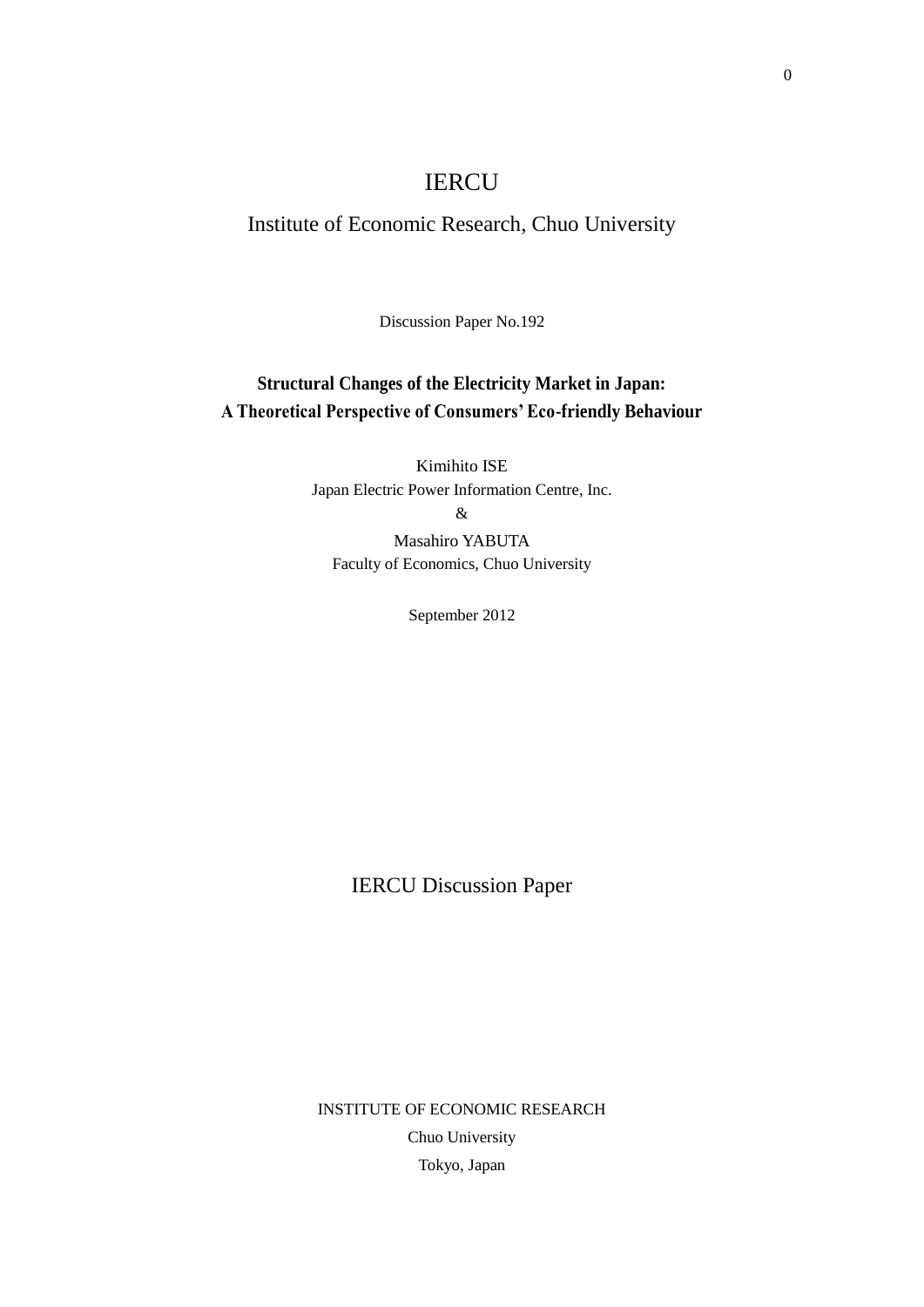# **Structural Changes of the Electricity Market in Japan: Theoretical Perspectives of Consumers' Eco-friendly Behaviour**

## **Kimihito ISE\***

Research Director Japan Electric Power Information Center, Inc. 15-33, Shibaura, 4-chome, Minato-ku, Tokyo, 108-0023, Japan E-mail: ise-kimihito@jepic.or.jp

#### **Masahiro YABUTA\***

Faculty of Economics Chuo University 742-1 Higashinakano, Hachioji, Tokyo, 192-0393, Japan E-mail:yabuta@tamacc.chuo-u.ac.jp

# **ABSTRACT**

After the Fukushima-Daiichi accident of atomic power stations in 2011, drastic changes of the electricity market in Japan have occurred; a tendency towards promoting renewable energies such as solar power and wind power, and a structural change of the electricity market from regional monopoly to competition. As far as a market structure is concerned, not only its structural change towards competitiveness but also the energy development towards renewable power sources which consumers can choose to follow their choice behaviour are important. This paper analyses the welfare aspects of the structural changes of electricity market in Japan, mainly from theoretical viewpoints. Modelling the changing pattern of Japanese electricity market consists of three dimensions; firstly, the Beltrand competitive market where consumers freely choose a traditional thermal power or a renewable power. Secondly, markets where consumers can partially choose a power source due to a green-energy program. Thirdly, a regional monopolistic market where a regional monopoly such as Tokyo Electric Power Company (TEPCO) provides electricity and consumers has no choice among energy-sources. Actually, the development pattern of the Japanese electricity market has moved from the third and will change to the first. For each dimension, the vertical differentiation models are applied in which consumers' environmentally friendly behaviour expresses their willingness to pay for the renewable-energy sources. Major concern of the paper is consumers' welfare aspects corresponding to the development pattern of electricity market in Japan.

# **Key words: Product differentiation, Electricity market, Renewable resources, Consumers' Eco-friendly behaviour**

**Category & Number**: 10

## **JEL Classification Code: L15; L94; Q20;**

<sup>\*</sup> The views and opinions expressed here are their own, and not those of other people, institutions with which they are affiliated.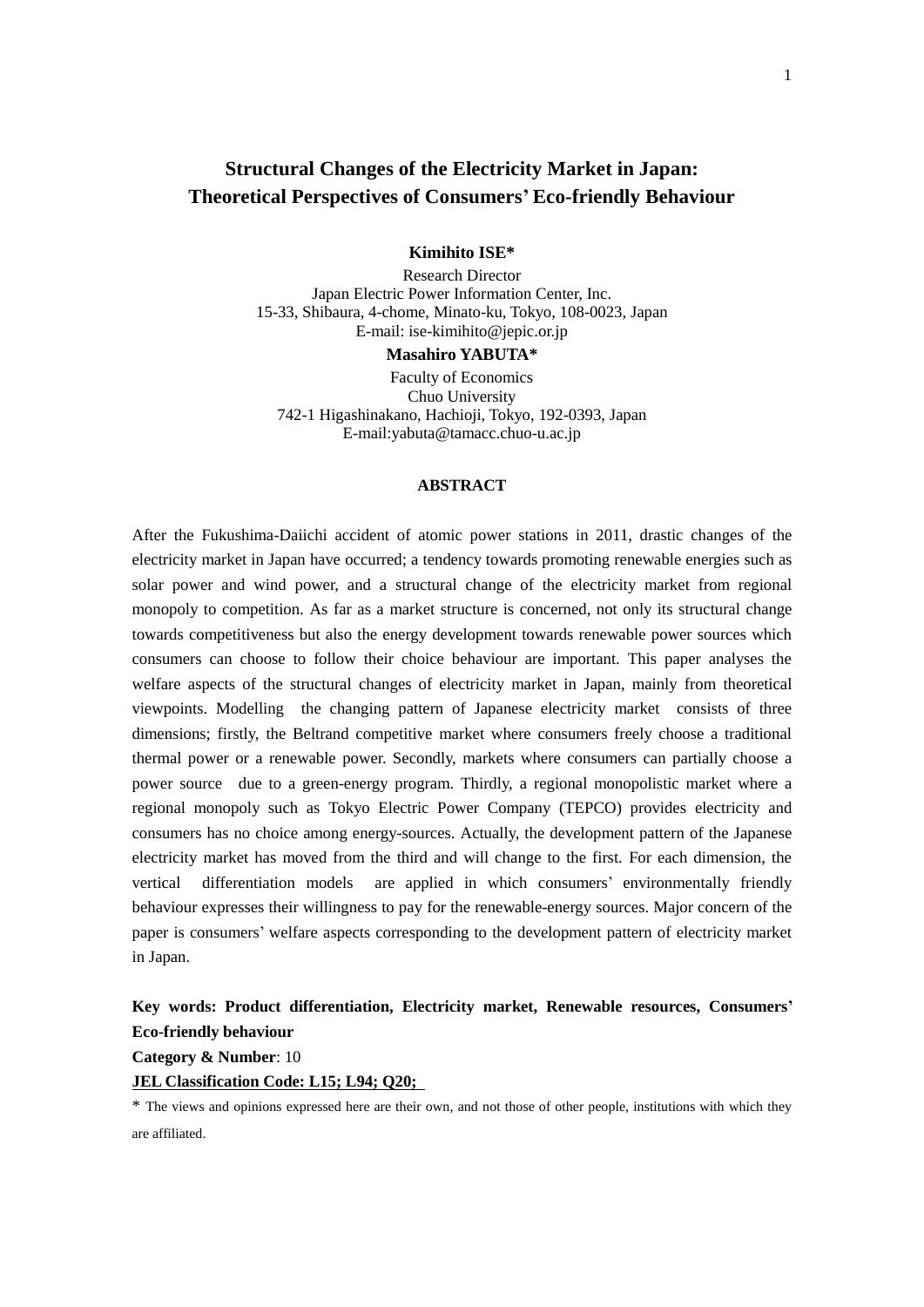# **1. Introduction**

This paper analyses the consumers' welfare aspects when they choose energy sources in the electricity market in Japan. After the Fukushima-Daiichi accident of atomic power stations in 2011, drastic changes of the electricity market in Japan have occurred; a tendency towards promoting renewable energies such as solar power and wind power, and a structural change of the electricity market from regional monopoly to competition. As far as a market structure is concerned, not only its structural change towards competitiveness but also the energy development towards renewable power sources which consumers can choose to follow their choice behaviour are important. This paper examines the effects of the structural changes of electricity market in Japan on the prices, the share of various power sources, and consumers' welfare, mainly from theoretical viewpoints. Currently, a regional monopoly such as TEPCO has occupied the integrated system of power generation and transmission in Japan. Hence, whereas TEPCO can choose its desirable power source as a mix of hydro, thermal, nuclear and renewable power, its consumers can neither help using the electricity of mixed power source provided by TEPCO without choosing a power source among the mixed sources. From a perspective of eco-friendly consumers' behaviour, for example, it is important whether what they consume is generated by eco-friendly, renewable-energy source or not. Debates of the electricity market reform in Japan have occurred with respect to the consumers' possibility to choose the green energy or traditional fossil energy, which inevitably leads to a reform of the market structure and its drastic change in the near future. Accordingly, major concern of the paper is the welfare aspects of consumers corresponding to the development pattern of electricity market in Japan.

Modelling the changing pattern of the Japanese electricity market includes three dimensions; firstly, a competitive market where consumers freely choose a traditional thermal power or a renewable power. Secondly, a market where consumers can partially choose power source thanks to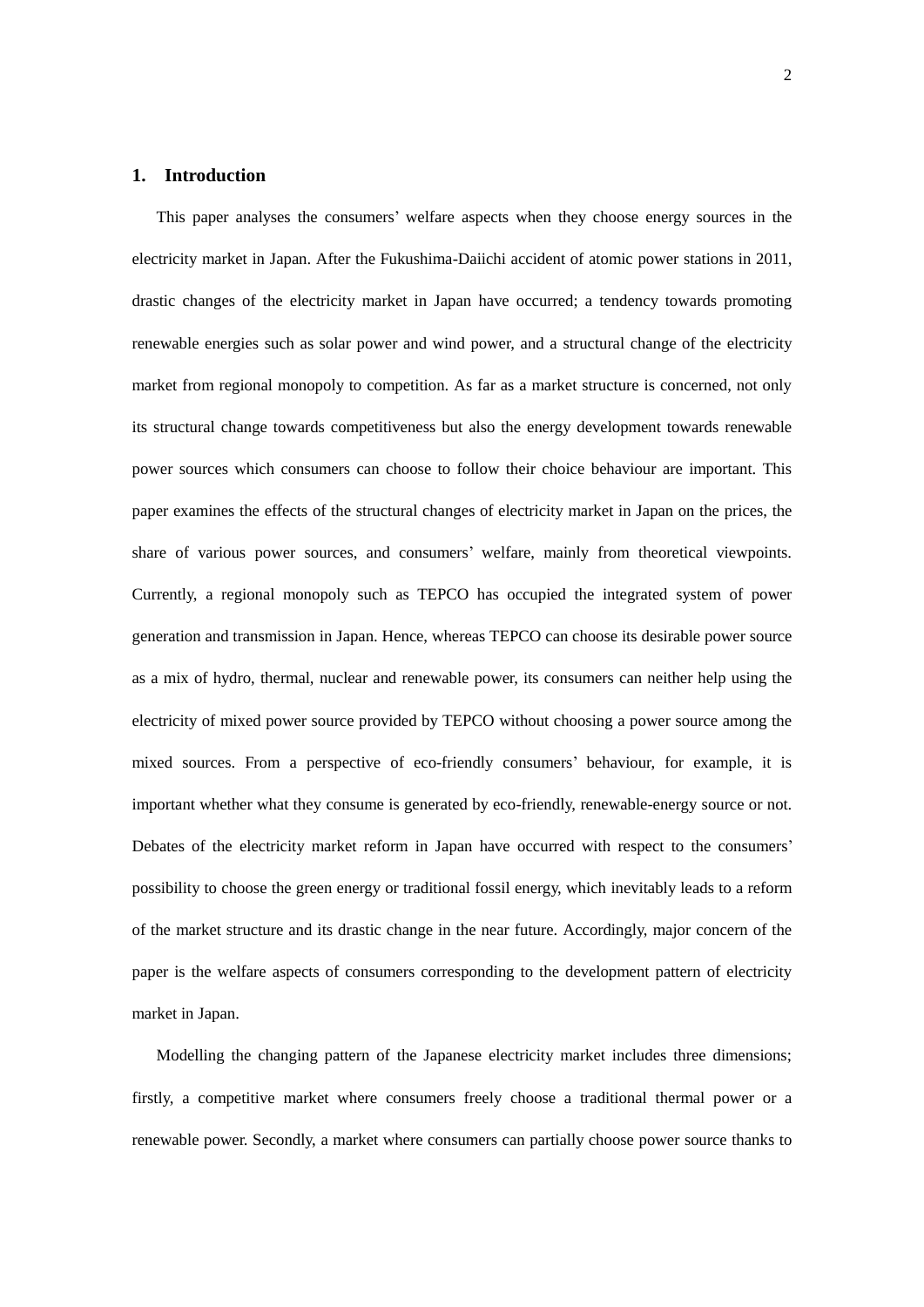a green-energy program. Thirdly, consumers have no choice between mixed energy-sources which a regional monopoly such as Tokyo Electric Power Company (TEPCO) provides, at present situation. Actually, the development pattern of the Japanese electricity market has moved from the third and will change to the first. For each dimension, a vertical differentiation model is applied in which consumers' environmentally-friendly behaviour expresses their willingness to pay for the renewable-energy sources and some policy measures are incorporated. In these dimensions, the paper analyses how the above-mentioned changes affect the electricity market, power source share, consumer surplus and environmental damage. In our analysis, we firstly evaluate the equilibrium in a competitive electricity market where consumers can freely choose a power source. After that, we compare the competitive equilibrium and the equilibrium that various regulatory frameworks bring. In this connection, regulatory measures of electricity market such as feed-in tariff, renewable portfolio standards and green electricity program are investigated. To simplify the model analysis of the development pattern of market structure, a model of product differentiation where electricity consumers have a different willingness to pay is employed.

The composition of the paper is as follows: **Section 2** gives a brief history of the recent development of Japanese electricity market, in particular, focusing on changes of its supply structure and power-source components. Development process of Japanese electricity markets can be classified into three dimensions from a schematic view: a monopoly in which green consumers have no choices among power sources, a semi-competition between the duopolistic firms with different power sources such as fossil-energy and solar-energy, and a competition between firms in which green consumers can choose a green power source regarding their willingness to pay for the green. **Section 3** reviews preceding works about the vertical differentiation of the products, mainly from the theoretical perspectives. Shaked and Sutton (1982) and Moorthy (1988), for example, developed a game theoretic vertical differentiation model to examine firm's strategic behavior of decision making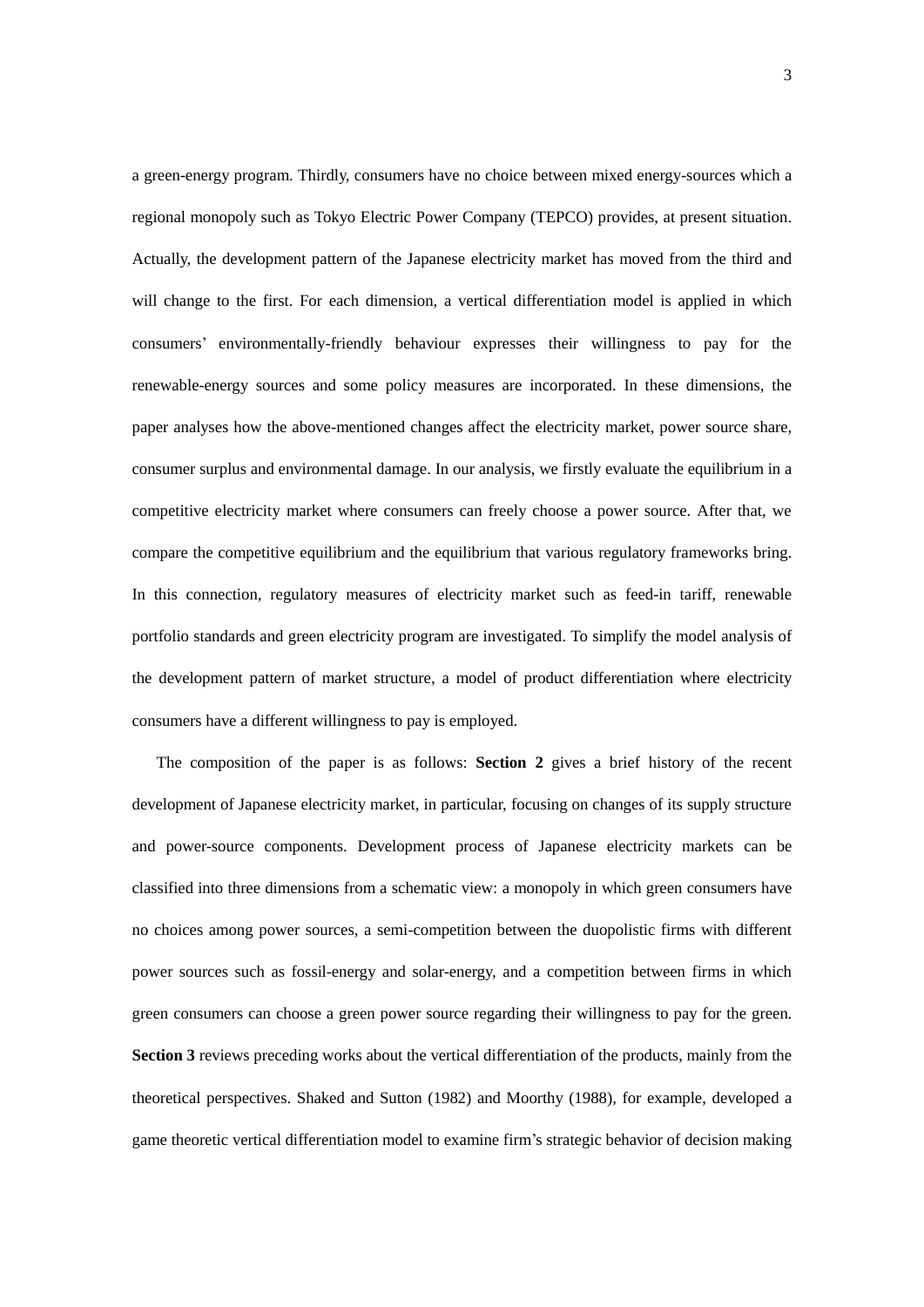concerning its product's quality. More recently, Cremar & Thisse (1999), Ripiinen (2005), Andre et al. (2009), Toshimitu (2010) and Lanbertini & Tampieri (2011) analyzed vertical differentiation models to examine the characteristics of the equilibrium in Cournot or Bertrand competition, and investigated the effectiveness of tax or subsidy to improve the social welfare. Assumptions of the heterogeneity of consumers' choice between high (green) and low (brown) production technology (or products) led to various conclusions depending upon both the market condition and the consumers' choice behavior. Applying their theoretical aspects of vertical differentiation, duopolistic competition and consumers' green choice to the development process of Japanese electricity market, **Section 4** examines how changes of the institutional design of the electricity market in Japan lead to the different outcomes concerning the social welfare. In this connection, the policy implications of promoting renewable power sources in the Japanese electricity market will be investigated. Finally, in **Section 5** summarizes the conclusions and further remarks.

# **2. Electricity Market in Japan**

After the World War II, ten privately-owned electric power companies including Okinawa Electric Power have established. Currently, they are in charge of regional power supply services and are responsible for generating electricity and distributing it to the consumers in their respective service area allocated by the government policy. While the regional monopoly has been maintained, the electric power market in Japan itself has been slightly liberalized when the independent power producers (IPPs) were allowed to participate in the electricity wholesale electricity market in 1995. Then, the transmission/ distribution network owned by the electric power companies became open access in March 2000, and the retail market was partially liberalized to allow power producers and suppliers (PPSs) to sell electricity to extra-high voltage users requiring more than 2MW. The scope of liberalization was expanded in April 2004 to users requiring more than 500kW, and subsequently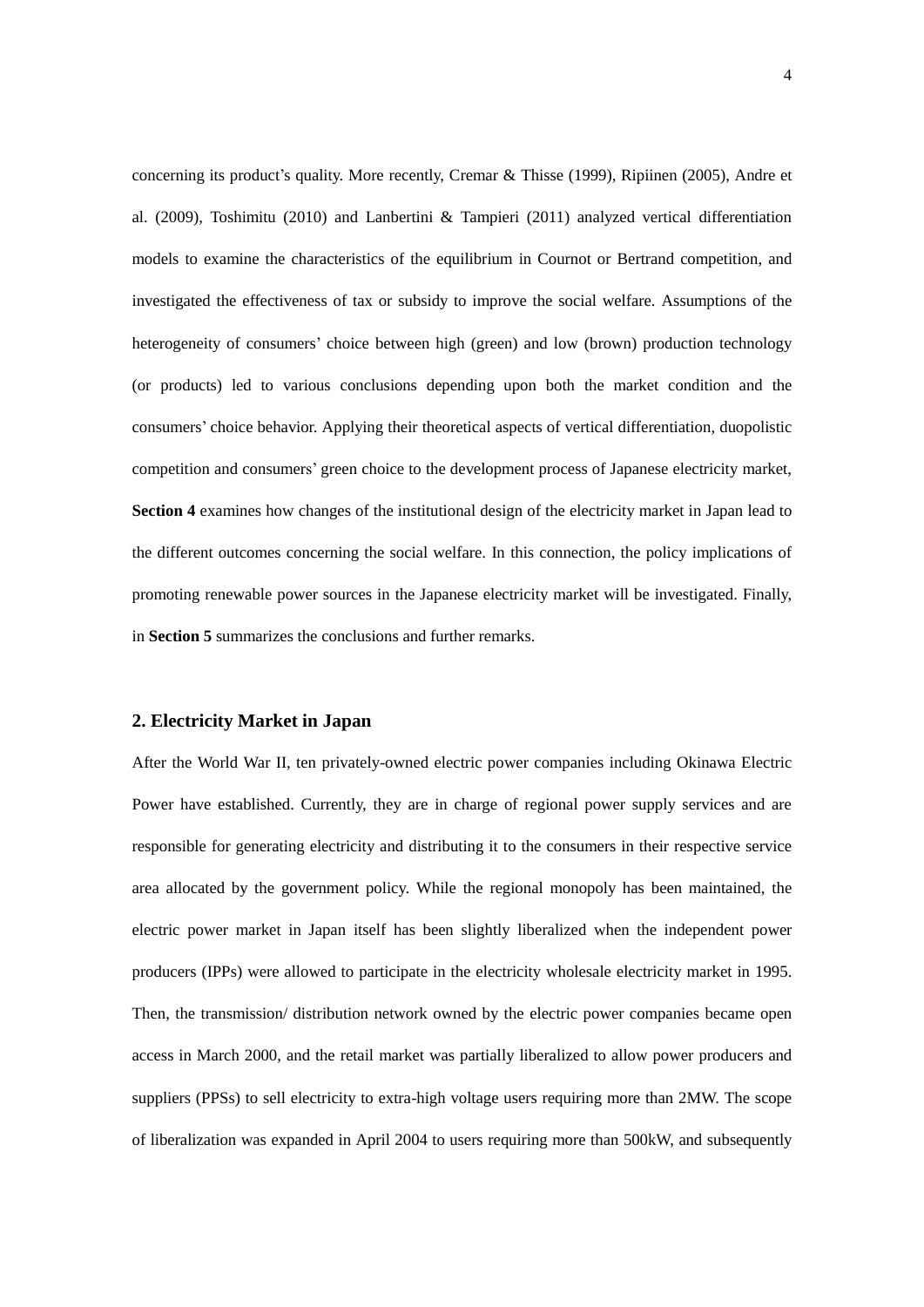in April 2005 to users requiring more than 50kW. Accordingly, by 2011, the scope of liberalization covers approximately 60% of total electricity demand in Japan. In spite of such liberalization, the actual share of power generation by newcomers was only less than 1% in 2010.

Along with the effort for making the market competitive, Japanese government has also introduced measures to increase use of renewable energies in the electricity sector. From April of 2003 to the end of June of 2012, a Renewable Portfolio Standard (RPS) policy had been implemented, which mandated the electricity retailers to use renewable energies of a certain percentage of their power source. In addition, an excess electricity purchasing scheme, that is so called the Feed-in Tariff (FIT), was introduced in November 2009. Under the scheme of the FIT, the electric power companies purchase the surplus energy at a fixed price that photovoltaic power (PV) generators do not use themselves. Since July 2012, electric power companies are obliged to purchase all power generated by facilities using renewable energy sources such as photovoltaic, small- and medium-scale hydroelectric, wind, geothermal, and biomass except the residential photovoltaic power generation systems at fixed prices during a period determined by the government. Currently, as for PV, the tariff is 42 yen and the duration is 20 years. As for the residential photovoltaic power generation systems, the excess electricity is being purchased by electric power companies. In this connection, RPS was discontinued when the FIT was introduced in 2009.

In addition to various regulatory measures, electric power companies and other entities have voluntarily launched some incentive measures to encourage consumers to use more eco-friendly energy such as a green electricity fund and a carbon-offset. For example, an electricity consumer donates 500yen per month to an electric power company, and it contributes same amounts in order to promote eco-friendly activities such as environmental education at public schools and constructing power stations sourced by renewable energies. At the end of FY2009, the fund has facilitated around 1% of the total photovoltaic power generation capacity (24MW compared to 2,627 MW). However,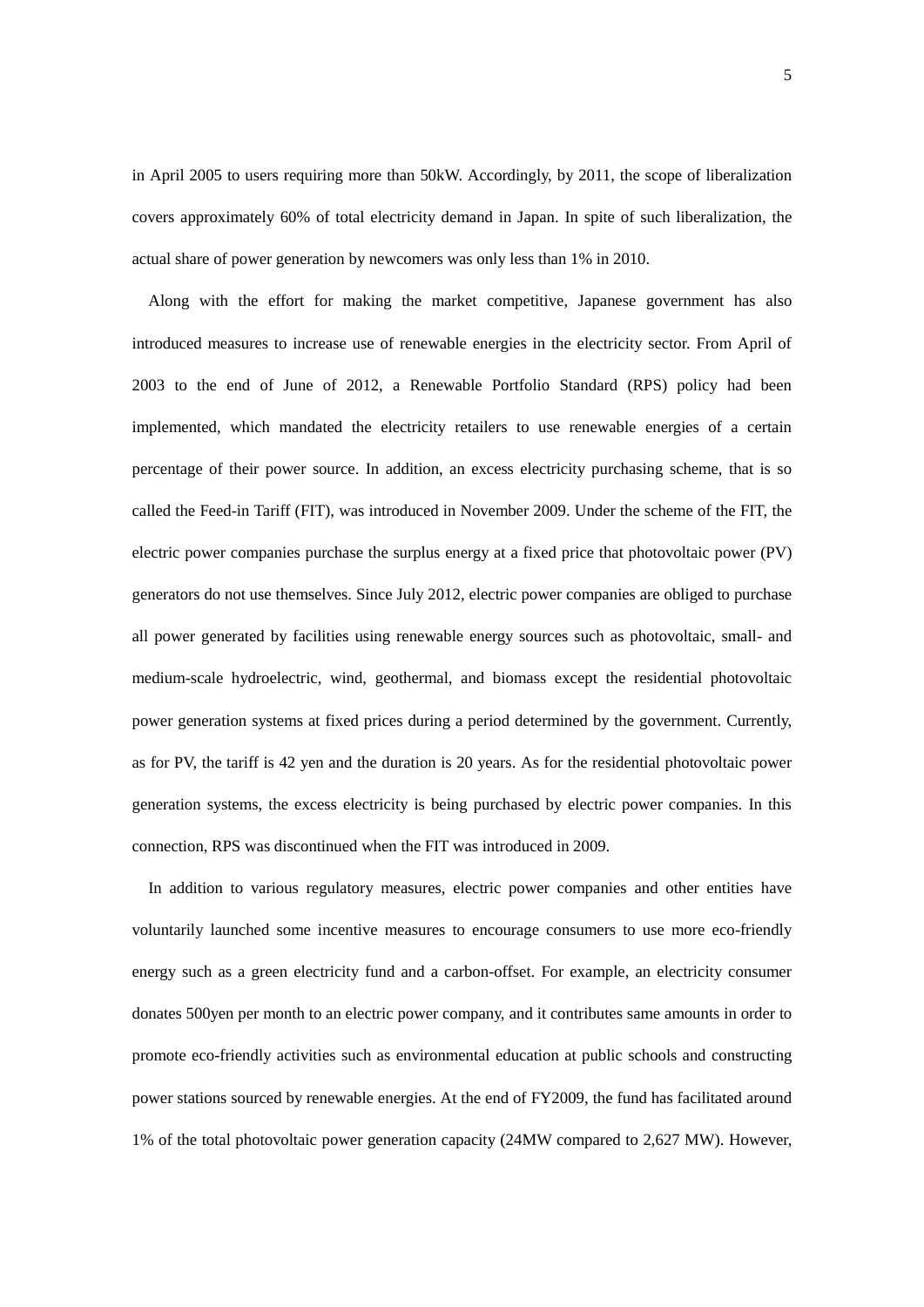electric power companies have closed the fund system after the FIT was introduced.

Despite the above-mentioned efforts, the share of electricity production from renewable sources including hydro was only about10% in 2010. After the Fukushima-Daiichi accident of atomic power stations in 2011, some advisory bodies to the Japanese government have started discussing an energy plan, and through discussions, the government proposed an energy plan with three scenarios for 2030 to the public, and by reflecting the opinions, is trying to formulate a new energy policy by 2012. Each scenario envisages increasing the ratio of renewable energies to around 25 to 35%. Moreover, the governmental committees are now discussing the electric power system reform, including a fully opened retail electricity market and a system in which consumers can choose a producer who uses the eco-friendly renewable energies based on their environment-oriented tastes. The conclusion will be drawn by the end of 2012. In short, the Japanese electricity market is heading to liberalization, in which the possibility of consumers' choice for green power will be guaranteed and the use of renewable power sources by generators will be accelerated.

# **3. A Review**

As already mentioned, this paper is concerned about the structure of the Japanese electricity market, which is determined by competitive situations among firms to produce electricity and consumers' choice behaviour among power sources. To identify the market structure in which firms produce a different quality of goods or use a different technology, there are two types of the differentiation model; the horizontal differentiation model and the vertical differentiation model (Lancaster (1979)). Take an example when a consumer purchases a car. Cars have many different attributes such as design, performance and safety, which are not related to the difference in the relative merits of the products. Even if the price of cars is the same, consumers may choose a different car because its design is different. Then, the different attributes (design) of consumption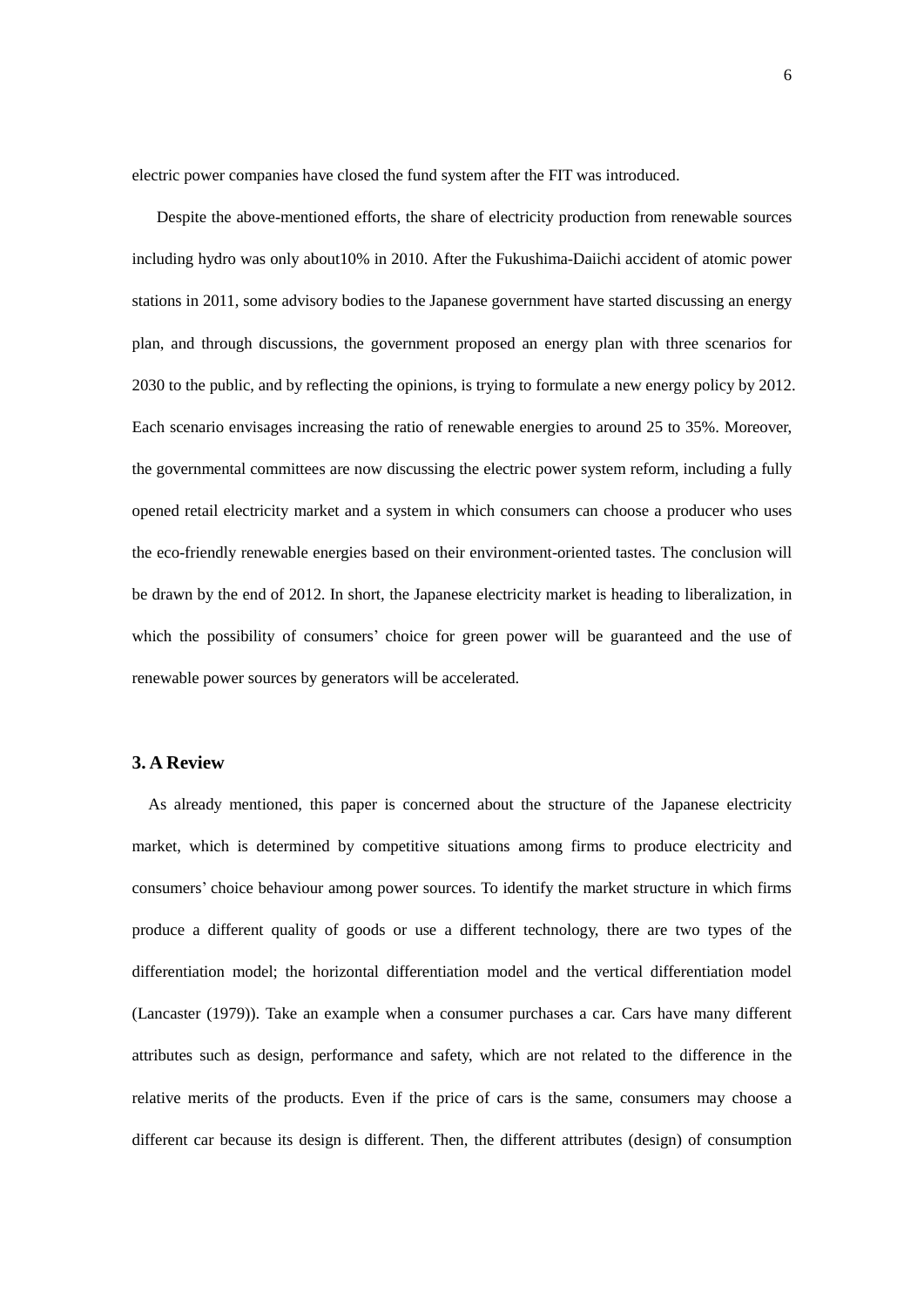goods have different consumer, leading to the case of a horizontal differentiation<sup>1</sup>.

 On the other hand, in the vertical differentiation model, all consumers make the same choice if products were provided in the same price. If there is no difference in the product information that consumers receive, it will be an endpoint solution. Then, assume that only an environmental attribute is different for cars and there are clear differences in merits or demerits of the products; a green product and a brown product. In front of the products with the same price, consumers may always choose a green product because of the environmental superiority. Then, the products are vertically differentiated. However, if the price of a brown product is lower than the green product due to a low production cost, some consumers may choose the brown product. In the vertical differentiation model, the differences in the merits of products such as the environment will lead to a different pattern of consumers' choice. In this case, a (green) consumer chooses an eco-friendly car even if its price is high, but a (brown) consumer purchases a not eco-friendly car because its price is lower than green car. Shaked and Sutton (1982) and Moorthy (1988), for example, developed a game theoretic vertical differentiation model to examine firm's strategic behavior of decision making concerning its product's quality. More recently, Cremar & Thisse (1999), Ripiinen (2005), Andre et al. (2009), Toshimitu (2010) and Lanbertini & Tampieri (2011) analyzed vertical differentiation models to examine the characteristics of the equilibrium in Cournot or Bertrand competition, and investigated the effectiveness of tax or subsidy to improve the social welfare. Assumptions of the heterogeneity of consumers' choice between high (green) and low (brown) production technology (or products) led to various conclusions depending upon both the market condition and the consumers' choice behavior.

 Shaked and Sutton (1982) and Moorthy (1988) investigated the firms' strategy concerning a quality decision of the products using the two-stage game framework. It is investigated that in the

<u>.</u>

 ${}^{1}$ A pioneering research of horizontal differentiation is Hotelling (1929).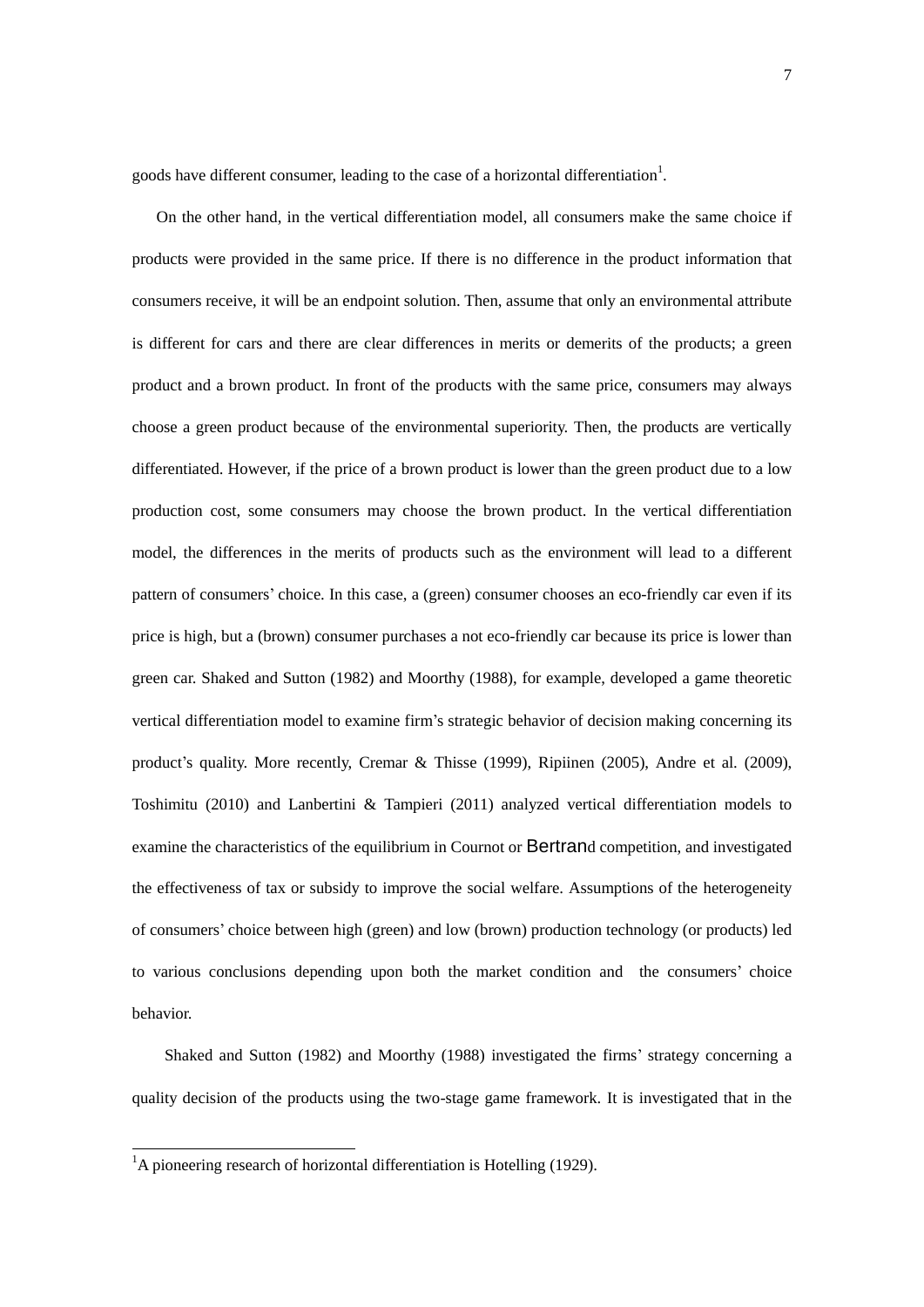full market coverage, where the products are provided to all consumers, a Cournot competition may lead to non-existence of equilibrium (Motta (1993)). In the vertical differentiation model, many studies assumed the Bertrand competition between firms and the full market coverage. André et al. (2009) showed that a Bertrand competition between duopolies, when a lump-sum tax was imposed on the brown technology, would make both firms employ the green technology. Lanbertini and Tampieri (2012) extended the André's analysis so as to include a Cournot competition with a restriction of production scale. Accordingly, the market structure such as Bertrand competition, the policy measures to affect the equilibrium are important in the vertical differentiation models. Moreover, Cremer et al. (2003), Lombardini-Riipinen (2005) and Bansal (2008) investigated the vertical differentiation models to examine the environmental policies including tax and subsidy in the presence of green consumers.

 Table 1 shows a stream of the recent arguments about the application of the vertical differentiation models to various aspects including the products' coverage in the market, the competition among firms and policy measures to attain the social optimality. Applying their theoretical aspects of the vertical differentiation, duopolistic competition and consumers' green choice to the development process of Japanese electricity market, this paper examines the institutional design of the electricity market in Japan and analyzes the different outcomes concerning the social welfare.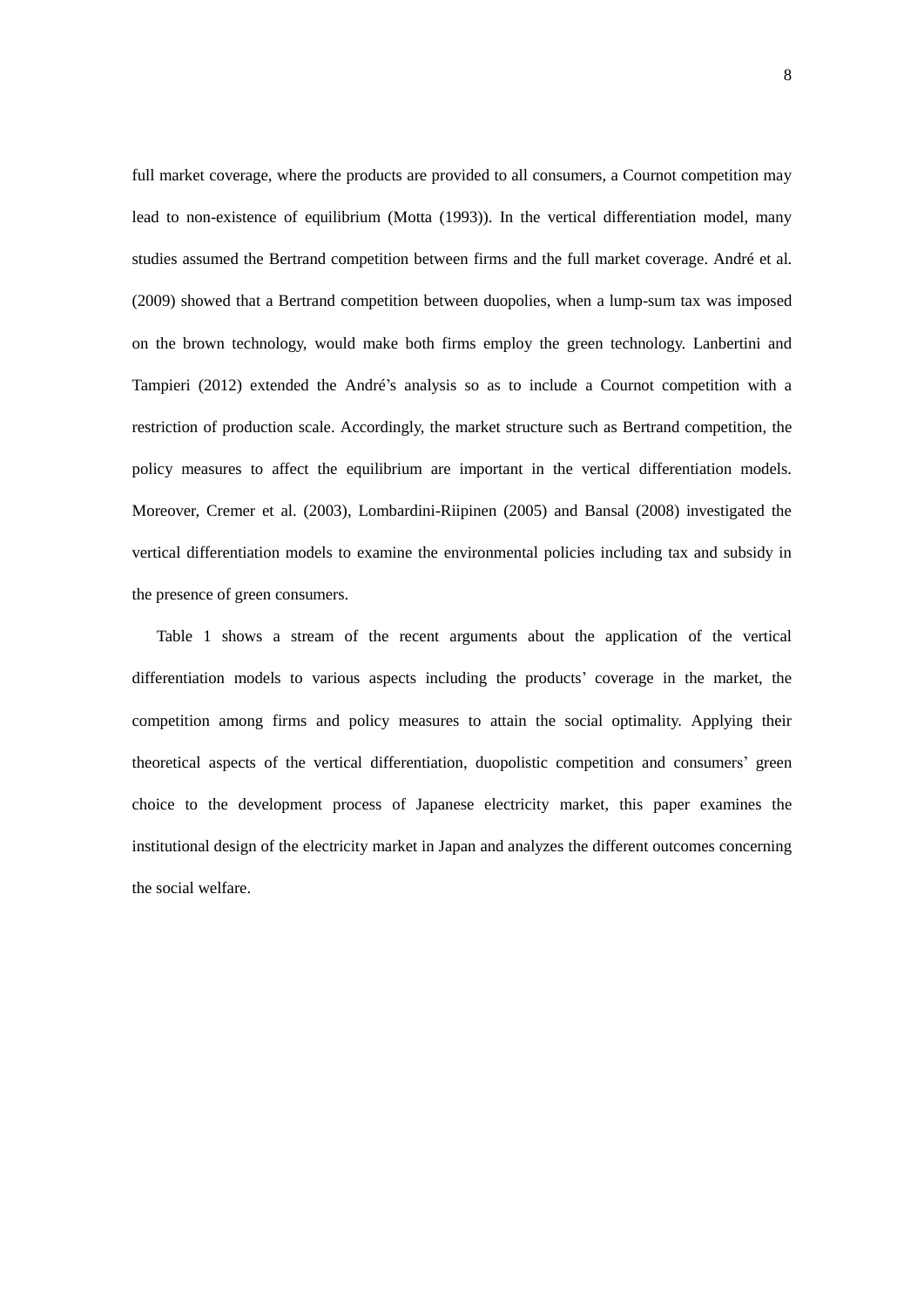| Classification                 | Coverage        | Competition         | Policy                       |                                                                                                                                                                                                                                                                                                                                                                                                                                                                                                                                                                                      |
|--------------------------------|-----------------|---------------------|------------------------------|--------------------------------------------------------------------------------------------------------------------------------------------------------------------------------------------------------------------------------------------------------------------------------------------------------------------------------------------------------------------------------------------------------------------------------------------------------------------------------------------------------------------------------------------------------------------------------------|
| Authors                        | Full<br>Partial | Bertrand<br>Cournot | Regulation<br>Tax<br>Subsidy | <b>Notes</b>                                                                                                                                                                                                                                                                                                                                                                                                                                                                                                                                                                         |
| Shaked and Sutton (1982)       | Partial         | Bertrand            |                              | Assuming two firms and the non-existence of production cost, it is proven that the firms will choose distinct<br>products' qualities, and that both will enjoy a positive profit at the equilibrium. The intuitive idea behind this<br>result is that, as their qualities become closer and closer, the price competition between two firms will reduce<br>the profit of both firms.                                                                                                                                                                                                 |
| Motta (1993)                   | Partial         | Bertrand<br>Cournot |                              | The author analyses two types of models of vertical differentiation in order to study the influence of price and<br>quantity competition in the Nash equilibrium solution. The author shows that an optimal product<br>differentiation is higher in Bertrand competition rather than in Cournot, because the competition will be fiercer<br>in Bertrand than in Cournot without differentiation.                                                                                                                                                                                     |
| Cremer and Thisse (1994)       | Partial         | Bertrand            | Tax                          | Following a specification introduced by Mussa and Rosen (1978), they show that a uniform ad valorem tax,<br>where the same rate applies to all variants of the product, lowers both equilibrium qualities, distorts the<br>allocation of consumers between firms, and lowers the consumer prices of both variants. A small uniform tax<br>is always welfare improving over the non-tax equilibrium.                                                                                                                                                                                  |
| Lombardini-Riipinen (2005)     | Full            | <b>Bertrand</b>     | Tax, Subsidy                 | Using the similar theoretical model as Cremer and Thisse (1994) has developed, it examined the<br>effectiveness of the emission tax, ad valorem tax and subsidy for eco-friendly consumers. Unlike Cremer and<br>Thisse (1994), it incorporated the environmental externalities in the analysis. Its main conclusion is that the<br>combination of a uniform ad valorem tax and an emission tax can lead to the social optimum. It also showed<br>that the same result is obtained by coupling a uniform ad valorem tax and a subsidy to consumers who<br>choose the green products. |
| Bansal (2008)                  | Partial         | <b>Bertrand</b>     | Tax, Subsidy                 | Using the approach similar to Lombardini-Riipinen (2005) and assuming a more general variable cost<br>function, it analyzed effects of ad valorem taxes/subsidies and emission taxes on firms. It showed that the<br>optimal policy shifts from ad valorem taxes to an ad valorem subsidy as the magnitude of the damage<br>parameter associated with the environmental externality increases.                                                                                                                                                                                       |
| André et al.(2009)             | Partial         | <b>Bertrand</b>     | Tax                          | In the similar theoretical framework as of Shaked and Sutton (1982), it extended the model to treat the<br>environmental quality as a discrete variable rather than a continuous one. Then, it supported the Porter<br>Hypothesis in a vertically differentiated duopoly model with Bertrand competition, where firms choose to<br>adopt the green standard under the regulation policy that a lump-sum tax is levied on the brown technology.                                                                                                                                       |
| Toshimitsu (2010)              | Partial         | Cournot             | Subsidy                      | The author considered the effects of the environmental subsidy on the outside market, i.e., a market with<br>implicit alternatives for consumers (a bicycle, always green goods, outside the car market both with eco-<br>friendly cars and not). From this idea, it obtained the unique result that the subsidy for clean cars degrades<br>the environment.                                                                                                                                                                                                                         |
| Lambertini and Tampieri (2011) | Partial         | Cournot             |                              | The authors extended the analysis carried out by André et al.(2009), assuming Cournot competition between<br>firms. The background of their idea is that several car manufacturers are massively investing in R&D, without<br>the taxation on brown technologies. They indicated that a sufficiently low asymmetry in costs drives firms to<br>the green outcome without regulations.                                                                                                                                                                                                |

Table 1 A stream of the recent studies on the vertical differentiation analysis

# **4. Model Analysis**

# **4.1 Features of the Model**

Considering a historical background of the Japanese electricity market in Section 2, this chapter

examines how to enhance the effective expansion of renewable energies, mainly from the theoretical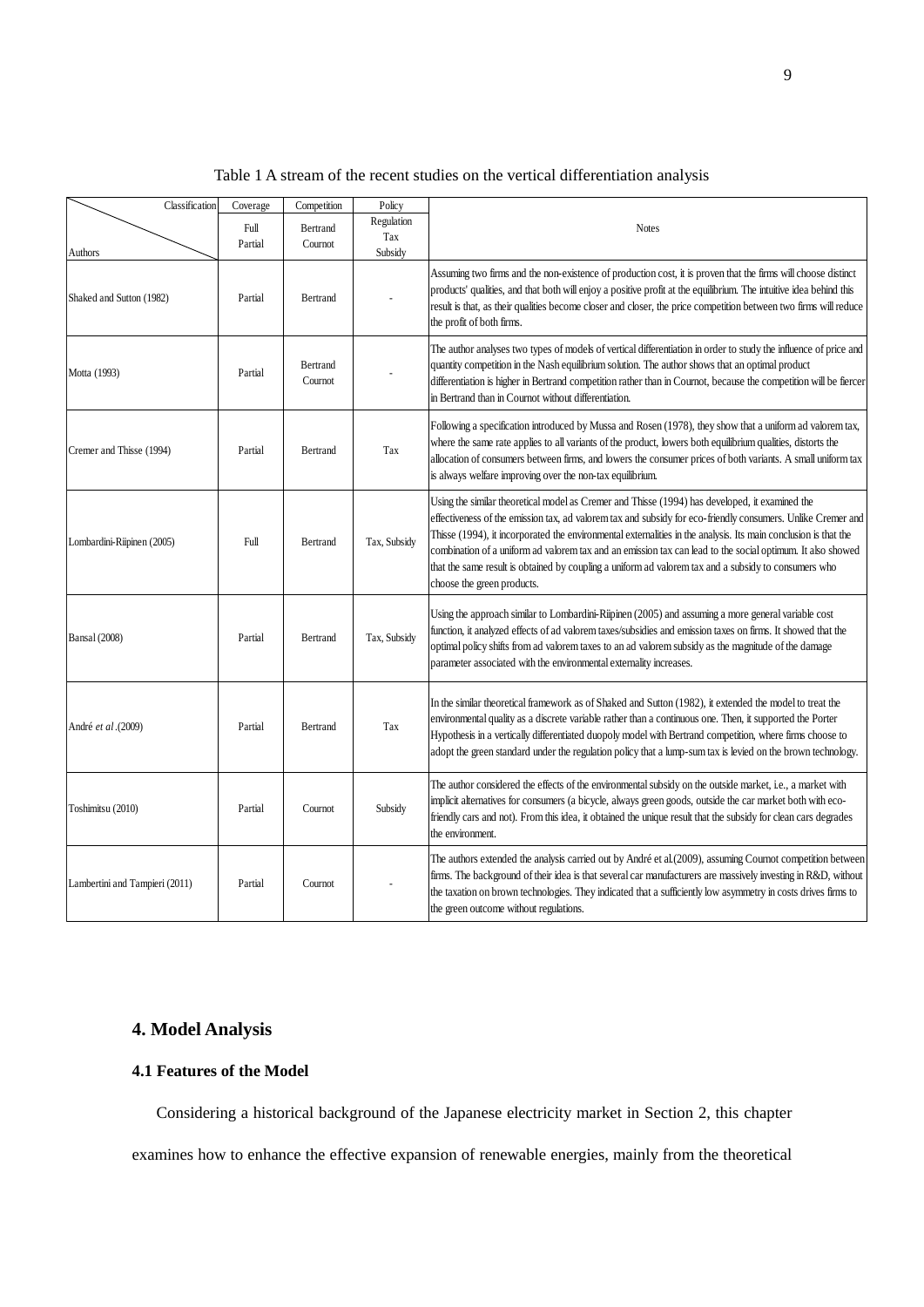perspectives. The feature of the model utilized here is that it reflects the consumers' various willingness to pay for power sources, taking both the cost structure of the producers and the market structure in the Bertrand competition into consideration. The purpose of this chapter is to construct the model framework with consumers' choice behaviour in order to show how the price and the share of the power sources are determined at the equilibrium, and to analyse what factors affect the social welfare. While the electricity cannot be physically differentiated, the model assumed that consumers have a different willingness to pay for every different power sources for generating electricity generation such as renewable energy or fossil fuel energy. Hence, the model developed here features the Bertrand-competition between the thermal power firm and the solar power firm.

# **4.2 Structure of the Model**

As preceding works reviewed in section 3 show, the differences of production methods in terms of the environmental aspects such as  $CO<sub>2</sub>$  emission will affect the consumers' choice behaviour through some sort of process (Bansal (2008), Eriksson (2004), Yabuta and Scott (2010)). The reason why the eco-friendly goods affect the consumption pattern of consumers is because consumers take the environmental attributes into consideration when they purchase and use them. Among various factors affecting the consumer behaviour, the idea of 'altruism' must be important. An improvement of the environment that a consumer contributes by purchasing and by using products can enhance the individual utility of a consumer. This is partly because the consumer can enjoy a good environment, and partly because he/she can enjoy a kind of reputation from others that he/she has contributed to the environment (Andreoni (1989), Cornes and Sandler (1994), and Kotchen (2005, 2007)). We introduced an altruism factor into the model which affects consumers' choice behaviour.

Assume that a thermal power firm  $(i=1)$  and a solar power firm  $(i=2)$  compete in the electricity market. There is so much difference in cost functions of both firms. The typical thermal power firm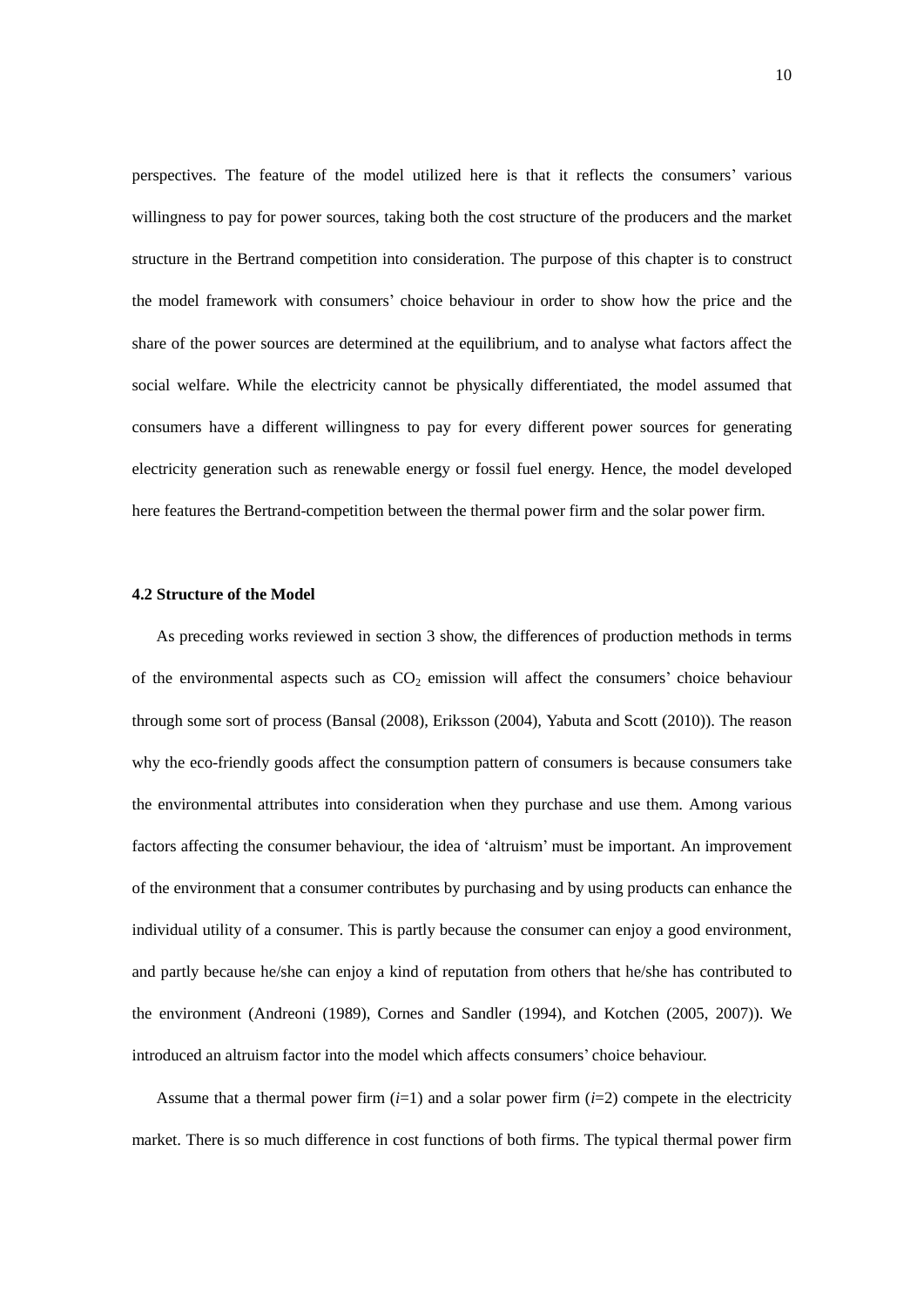represents economies of scale where the large facilities are needed to supply enough amounts of services. The generating capacity is 750 MW-1,350 MW in average<sup>2</sup>. The average cost of production is 10-11 yen/  $kWh^3$ . In contrast, the generating capacity per site of solar power facilities is much smaller. The average generating capacity of mega solar plants to which the Feed-in Tariff is applied, as of end of July 2012, is around  $3MW<sup>4</sup>$ . The average generation cost is about 30-46 yen/ kWh<sup>5</sup>. In this situation, it is clear that the electricity company utilizes only a thermal generation as a supply source. However, the reason why solar power facilities are actually generating electricity could be that there are some policy supports to solar power firms, or there are consumers who highly appreciate the environmental attributes of the solar power.

# **4.2.1 Supply of Electricity**

With respect to the environmental attribute of each firm,  $e_i$  denotes efforts on environment, and  $e_1 > e_2$  is assumed. Here the opportunity cost, *c*, of the solar power firm is assumed to be larger than *g*, the thermal power firm's opportunity  $cost<sup>6</sup>$ . The total amounts of generation are normalized to 1. Then the profit of each firm is given by

(1) 
$$
\pi_1 = x(p_1 - (1 - s)(c + e_1)),
$$

(2)  $\pi_2 = y(p_2 - (g + e_2))$ 

where *x* is the generation share of solar power firm,  $y (= 1 - x)$  is the generation share of thermal power firm, *p*<sup>i</sup> is the price paid by consumers, and *s* is a subsidy rate.

# **4.2.2 Consumption of Electricity**

-

<sup>&</sup>lt;sup>2</sup>The average generating capacity is calculated based on LNG and coal power plants that started to operate in recent seven years (The Energy and Environment Council (2011))

 $3$ The cost is calculated based on the model plant of coal and LNG as of 2010 of which capacity utilization rate is 50-80% (The Energy and Environment Council (2011).

<sup>4</sup>Calculation was done based on the data downloaded from Agency for Natural Resources and Energy HP.

 ${}^{5}$ The figures were calculated based on the model plant of 1.2MW as of 2010 (Cost Review Committee HP)

<sup>&</sup>lt;sup>6</sup>It is also assumed that  $(1-s)$  *c*>*g*, meaning that the average cost of the solar power firm is actually greater than the thermal power firm to generate 1kw of electricity. The reality is that a solar power firm changes its capacity utilization to adjust the production, while a thermal power firm adjusts the production by changing its quantities of fuel input. This is the reason why the costs  $(c, e_1)$  of solar power firm are assumed to be larger than those of the thermal power firm.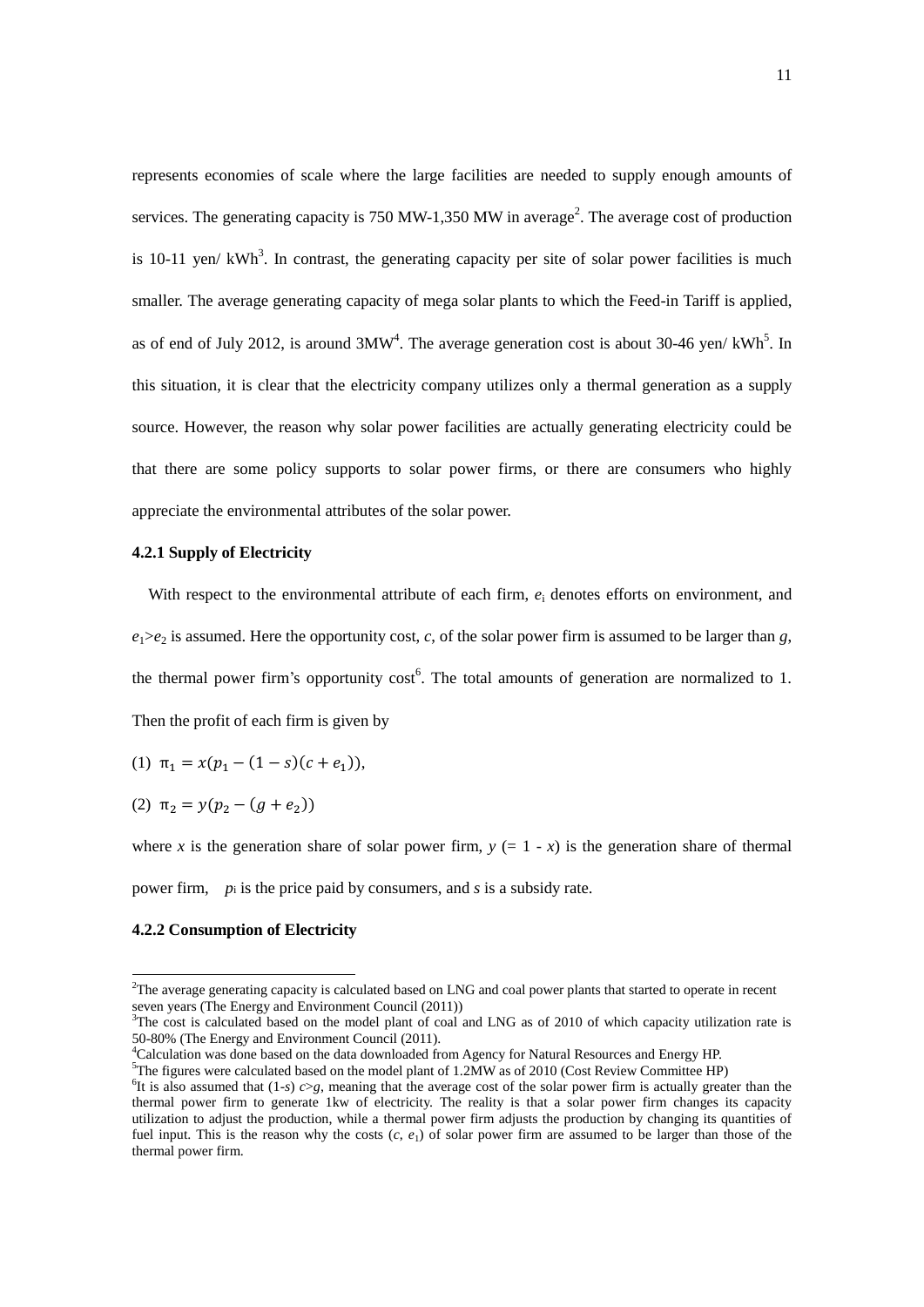At least, from the consumers' viewpoints, there is no difference in the electricity power generated. The difference in consumers' choice behaviour mainly comes from the difference in power sources that each power firm utilizes. It must be important for the consumers whether the power source is the eco-friendly solar or the not-eco-friendly thermal, the latter emitting more  $CO<sub>2</sub>$  than the solar power. However, whether consumers can make a choice between solar and thermal is depending on the structure of the electricity market. Until recently, the market had a structure where consumers couldn't choose generation methods freely. Consumers in Tokyo, for example, couldn't help using mixed electricity provided by TEPCO without being informed the structure of the power sources. As described below, the introduction of the green electricity program could allow the consumers to choose the generation methods partially following their willingness-to-pay. Accordingly, it is notable that the recent development of the electricity market in Japan will change the market structure towards making the consumers' free-to-choose possible. In this connection, it is important that a consumer who has a sufficiently high willingness to pay for the solar power should know exactly that the electricity which he/she consumes is generated by the solar power. If the information on power sources is not available, consumers cannot evaluate their willingness to pay for the environment. As long as the information of the solar power is available and a sufficient amount of the solar power is provided, consumers can choose a power source based on their marginal willingness to pay. Here, each consumer's marginal willingness to pay is expressed by

(3) 
$$
W_i = \theta e_i, i = 1,2
$$

where  $\theta$  is a consumer's actual evaluation on  $e_i$  and assumed to be uniform distribution bounded in  $\left[\theta, \overline{\theta}\right]$ . Then the average is  $\mu = (\theta + \overline{\theta})/2$  and the variance is  $\sigma = (\overline{\theta} - \theta)^2/12$ . In general, whereas the environmentally-conscious consumers to have a large  $\theta$  will choose the solar power firm, the environmentally-unconscious consumers will choose the thermal power firm. In consumer's equilibrium, we assume that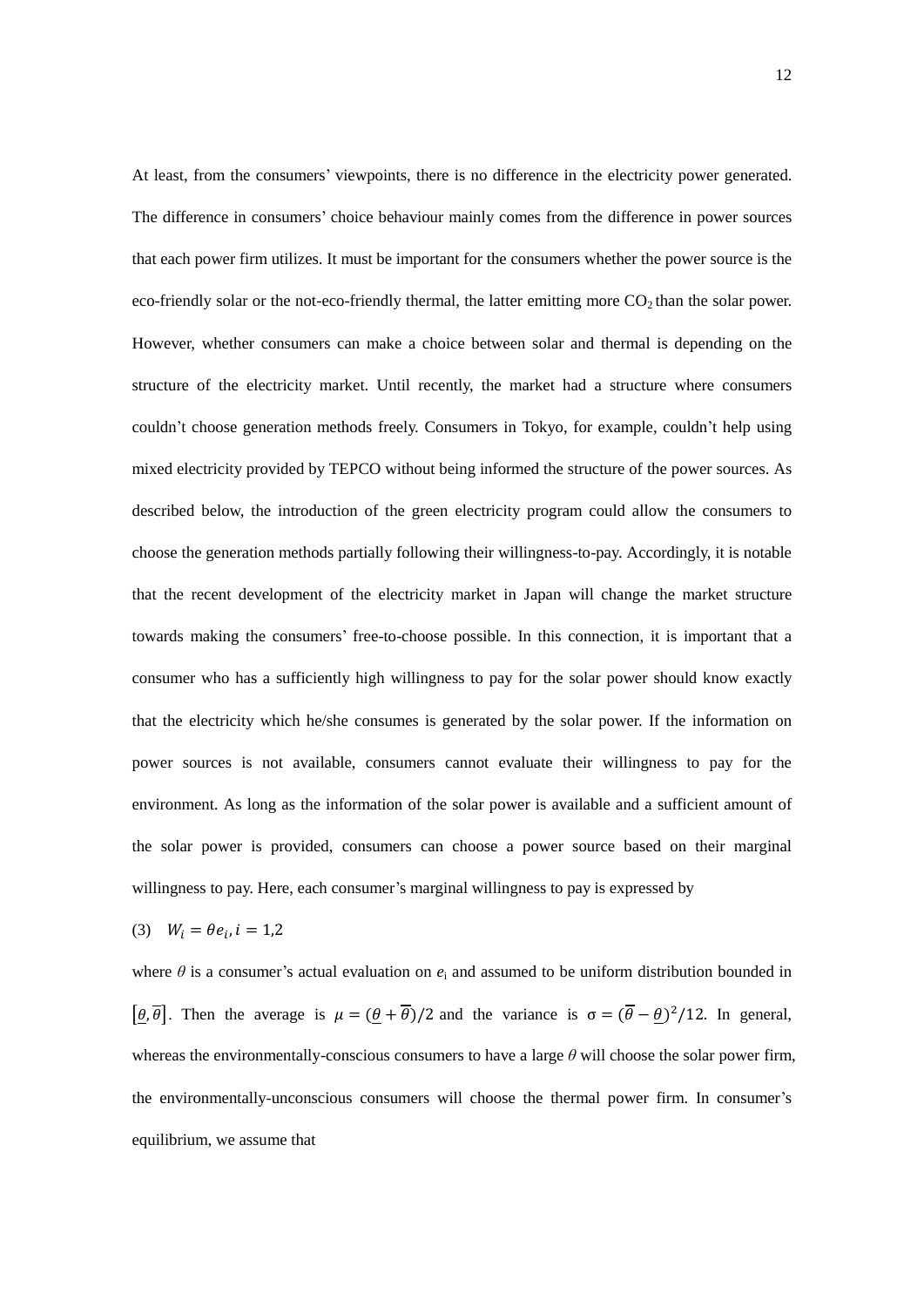# $(4)$   $\overline{u} - p_1 + \theta e_1 + \rho (e_1 - e_2)$

where  $\overline{u}$  is the intrinsic utility obtained from a single unit of electricity, irrespective of the variant's unit emission level, and  $\rho$  is the marginal utility of social-related evaluation, which gives consumers who choose the solar power a sense of satisfaction via social recognition for their contribution to preserve the environment. If the market structure does not allow consumers to choose a power source, no difference of their evaluation on power sources occurs. Accordingly, consumers will choose only the thermal power because of the low price. However, if some subsidies are paid for the solar power, there may be a case in which one chooses solar power, and the other will choose thermal power.

#### **4.2.3 Market Structures**

 Considering the above-mentioned points, in particular, a relationship between the market structure and the consumers' free choice of the power sources, the following three types of markets are worth analysis (see Figure 1).

- (1) Consumers know there are two types of power sources. However, the consumers cannot choose a power source, because only the mixed electricity is supplied. In this market, the objective of the policy maker is the composition of power sources. In order to enhance the share of solar power in the total power sources, the FIT or the RPS will be introduced.
- (2) Consumers know there are two types of power sources. As in (1), while the mixed electricity supplied, the consumers can choose solar power under the green electricity program.
- (3) Consumers know there are two types of power sources. The consumers can freely and directly choose one of the power sources according to their willingness to pay for the environment. From a viewpoint of the consumers' free choice, the above mentioned classification of the electricity market is close to the idea of Eriksson (2004). Most of proceeding studies, including Eriksson, analyse the consumers' choice between green and brown technologies. Although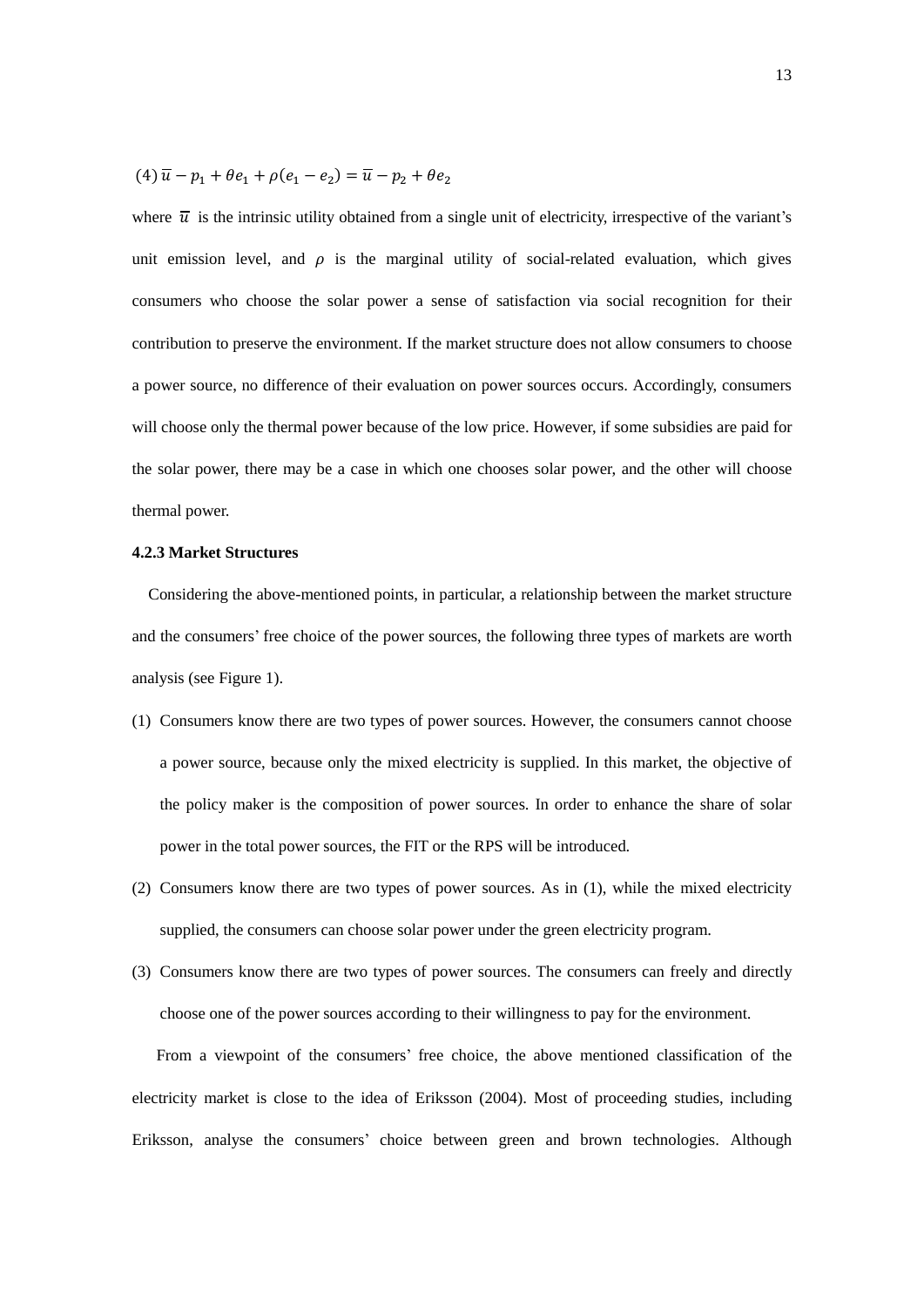technology substitutions are difficult in the electricity sector, the preferences of consumers can be reflected into the generation mix which consists of thermal, solar power, etc. Assume that production technology of the firms to generate electricity cannot change flexibly, and there are two types of the firm; a thermal power firm and a solar power firm. Then, there will be the competition between them to determine the share of power source to generate electricity.

| Case | Choice of Consumers | Condition of<br>Competition<br>between Firms | Scheme for<br>Introducing<br><b>Solar Power</b>                          | Reference Figures                                                                              |
|------|---------------------|----------------------------------------------|--------------------------------------------------------------------------|------------------------------------------------------------------------------------------------|
| (1)  | actually impossible | Regulation of<br>Price/ Quota                | Subsidy for Solar<br>Power                                               | <b>Thermal Power Firm</b><br><b>Solar Power Firm</b><br><b>Retail Firm</b>                     |
|      |                     | Bertrand                                     | FIT or RPS                                                               | <b>Consumers</b>                                                                               |
| (2)  | partly possible     | Regulation of<br>Price/ Quota                | Subsidy for Solar<br>Power<br>Green Electricity<br>Program<br>FIT or RPS | <b>Thermal Power Firm</b><br><b>Solar Power Firm</b><br><b>Retail Firm</b><br><b>Consumers</b> |
|      |                     | Bertrand                                     |                                                                          |                                                                                                |
| (3)  | possible            | Bertrand                                     | Subsidy for Solar<br>Power                                               | <b>Thermal Power Firm</b><br><b>Solar Power Firm</b><br><b>Consumers</b>                       |

## Figure 1 Framework of Model Markets

# **4.3 Model Analysis**

# **4.3.1 A case where consumers can choose a supplier**

# **(Competitive Model: Case (3) of Figure 1)**

 In this case, while consumers choose a supplier freely in the electricity market, each power source firm is competing in the market. Thus,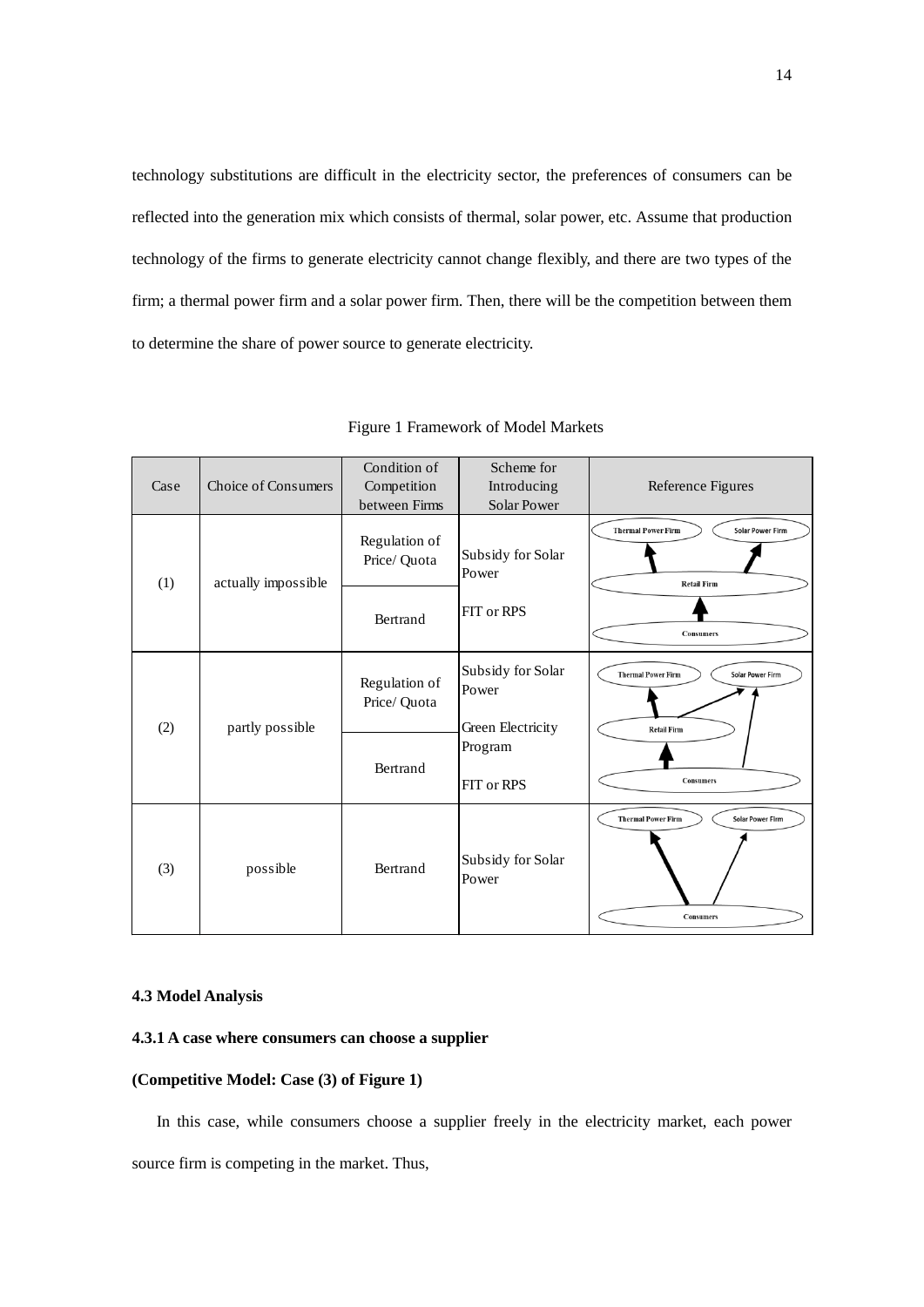(5) 
$$
\theta^* = \frac{p_1 - p_2}{e_1 - e_2} - \rho
$$

is obtained based on consumers' behaviour so that the consumers are indifferent between choosing electricity generated by solar power and thermal power. Hence, the share of demand for solar power can be given by (6).

(6) 
$$
x(p_1, p_2) = [\overline{\theta} - \theta^*]/[\overline{\theta} - \underline{\theta}] = [(\overline{\theta} + \rho)(e_1 - e_2) - (p_1 - p_2)]/(\overline{\theta} - \underline{\theta})(e_1 - e_2).
$$

In the model, each power firm has a strategic variable; the price of electricity it supplies. The analysis is suited to the situation where the demand and supply are determined based on the price as a strategic variable of each firm<sup>7</sup>. The consumers choose a power source under these prices. In the Bertrand-Nash competition, the reaction functions of each firm are given by

$$
(7)p_1 = [p_2 + (\overline{\theta} + \rho)(e_1 - e_2) + (1 - s)(c + e_1)]/2,
$$

$$
(8)p_2 = [p_1 - (\underline{\theta} + \rho)(e_1 - e_2) + (g + e_2)]/2,
$$

respectively. From (7) and (8),

$$
(9) \ \ p_1^* = \frac{(2\overline{\theta} - \underline{\theta} + \rho)(e_1 - e_2) + 2(1 - s)(c + e_1) + (g + e_2)}{3},
$$

and

-

(10) 
$$
p_2^* = \frac{(\overline{\theta} - 2\underline{\theta} - \rho)(e_1 - e_2) + (1 - s)(c + e_1) + 2(g + e_2)}{3}
$$

are obtained. Then the difference in prices between both power firms becomes

$$
(11) \ \ p_1^* - p_2^* = \frac{\left[ \left( \overline{\theta} + \underline{\theta} + 2\rho \right) \right] \left( e_1 - e_2 \right) + (1-s)(c+e_1) - (g+e_2) \right]}{3} = \frac{\left( \overline{\theta} + \underline{\theta} + 2\rho + 1 - s \right) e_1 - \left( \overline{\theta} + \underline{\theta} + 2\rho + 1 \right) e_2 + \left( (1-s)c - g \right)}{3}.
$$

Taking (5), (6) and (11) together leads to

(12) 
$$
x^* = \frac{(2\overline{\theta} - \underline{\theta} + \rho)(e_1 - e_2) - [(1-s)(c+e_1) - (g+e_2)]}{3(\overline{\theta} - \underline{\theta})(e_1 - e_2)}.
$$

From (12), under the assumption of  $e_1 > e_2$ , the condition which enables the solar power to be consumed becomes (13);

(13) Numerator of 
$$
x^* = Ae_1 - Be_2 + C
$$
,  $A = B + s > B = 2\overline{\theta} - \underline{\theta} + \rho - 1$ ,  $C = -((1 - s)c - g)$ .

 $<sup>7</sup>$  The model assumes that each power firm adjusts the electricity price so as to maximize its profit, instead of its</sup> generation level. This is because of the difficulty of the output adjustment of the electricity.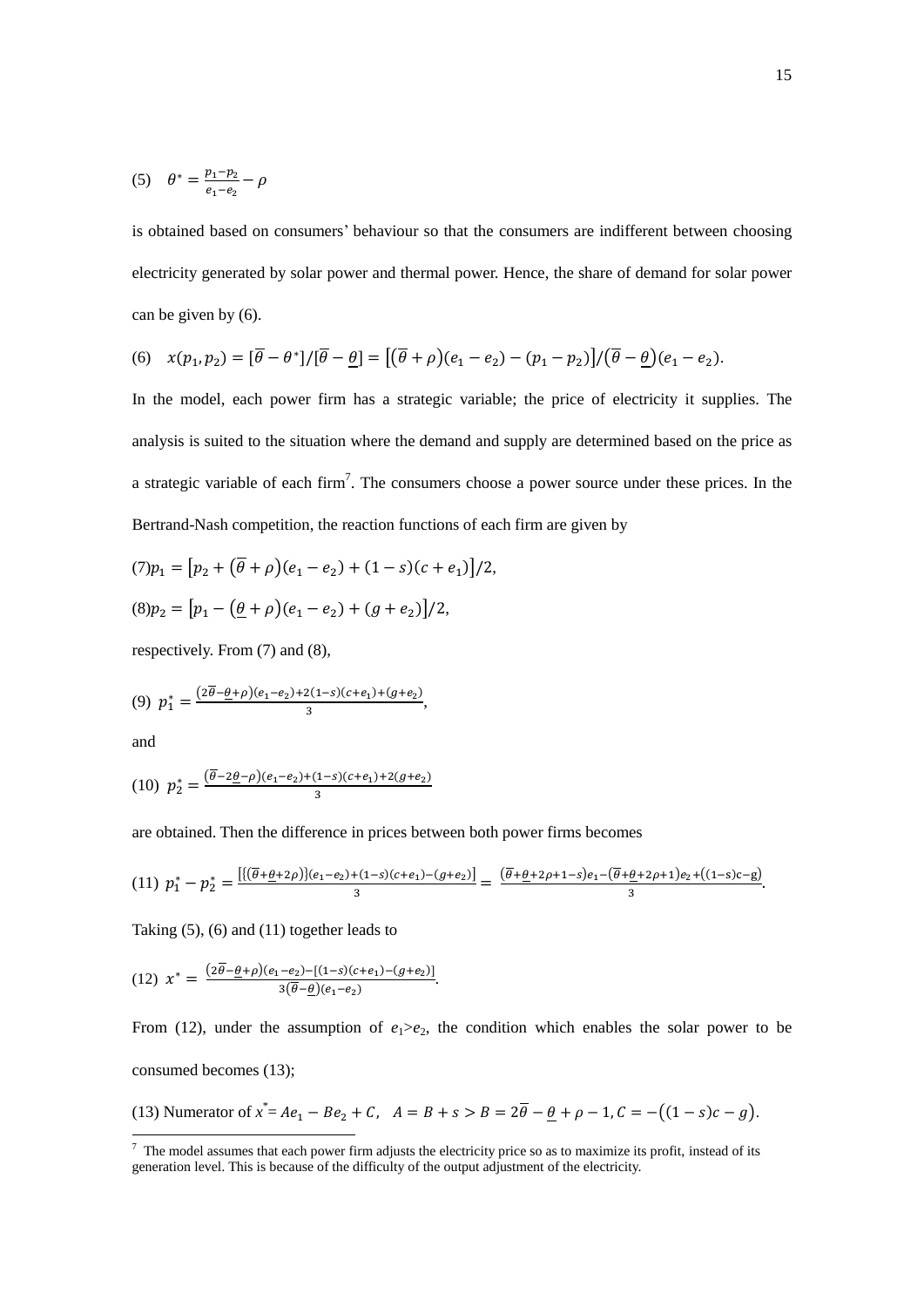where  $C < 0$  under the assumption of the cost function(i.e.  $(1-s) > g$ ). As a result of the Bertrand competition, the solar power firm can generate electricity at the shaded portion circled by the curbs of  $x=0$  and  $x=1$  under the condition of  $e_1 > e_2$  (see Fig-2). Consider the conditions where each power source is utilized by using (6) and (12). When only the thermal power is utilized, i.e. when no consumer prefers the solar power to thermal power,  $(\bar{\theta} + \rho)(e_1 - e_2) = p_1^* - p_2^*$  holds. On the other hand, when only the solar power is utilized, i.e. when every consumer chooses the solar power firm,  $(\theta + \rho)(e_1 - e_2) = p_1^* - p_2^*$  holds. This means that the difference between prices of solar and thermal power depends on consumer's actual evaluation on *e*<sup>i</sup> (marginal willingness to pay for *e*i), and on marginal utility of social-related evaluation. For example, the price of the solar power is expensive compared to the price of the thermal power, the share of the solar power becomes smaller. In this relation, the expansion of the subsidy rate, *s* in (12), makes the difference of prices smaller and the share for the solar power larger.





**4.3.2 A case where consumers can partly choose a supplier**

## **(Green Electricity program: Case (2) of Figure 1)**

 Here let us discuss the case where consumers can partly choose a power source through a green electricity program. Assume the energy-based green electricity program that is operated in US and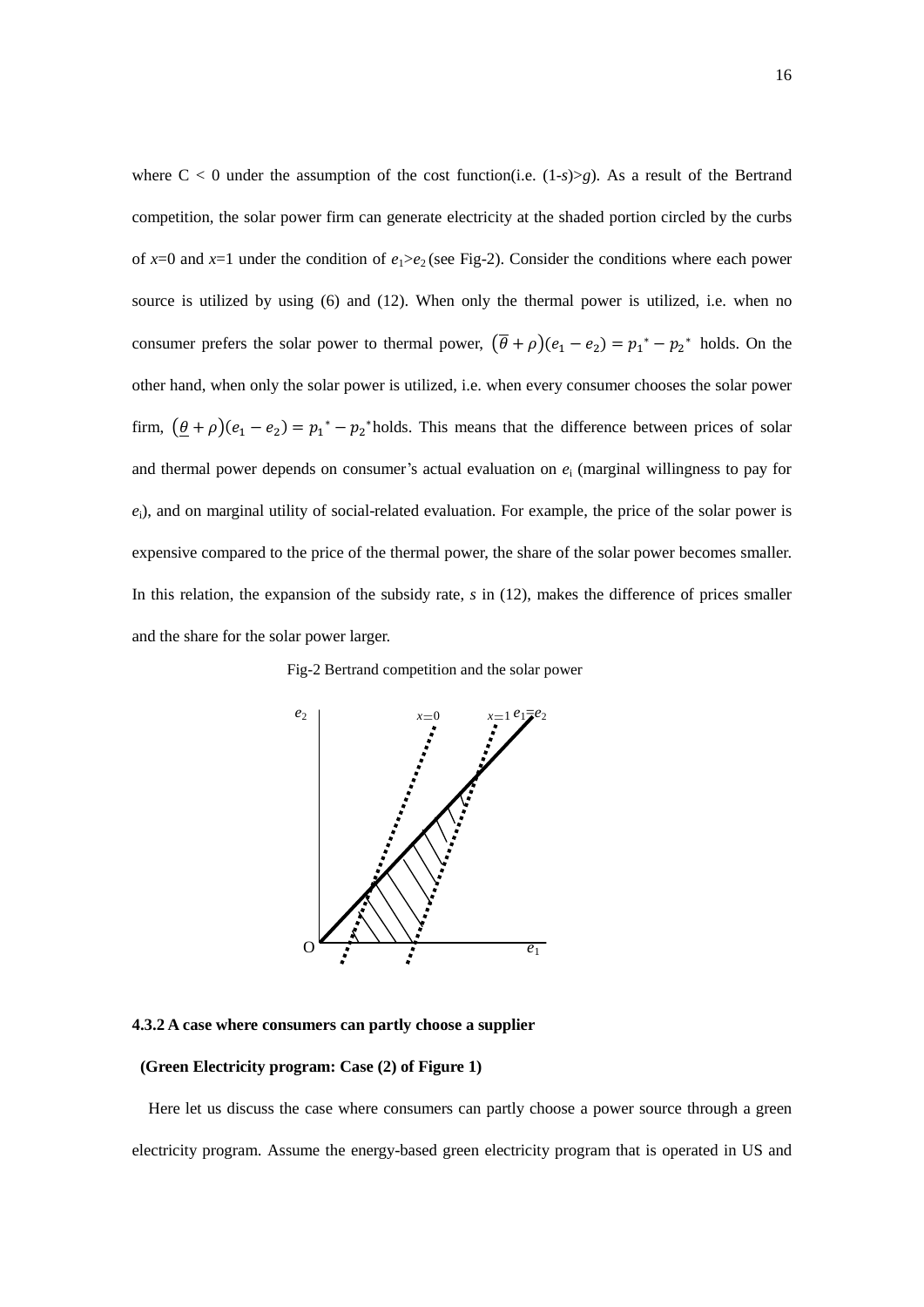Europe, and in the green program, consumers can purchase the green power directly from the solar power firm. As shown in Figure 1, customers mainly purchase a mixed power from the thermal power firm (hereafter the retail firm) which are obliged to buy some amount of electricity generated by the solar power firm. Then, consumers' equilibrium is expressed as

(14)  $\bar{u} - p_1 + \theta e_1 + \rho (e_1 - e_2) = \bar{u} - \tilde{p}_2 + \theta e_2$ 

where  $\tilde{p}_2$  is the price of the mix electricity by solar and thermal power<sup>8</sup>. In (14),  $\theta^{**}$  where consumers are indifferent between purchases of solar and mixed power is obtained:

(15) 
$$
\theta^{**} = \frac{p_1 - \tilde{p}_2}{e_1 - e_2} - \rho.
$$

<u>.</u>

The demand share for *x* by the solar power firm and for *y* by the retail firm is

$$
(16) x(p_1, \tilde{p}_2) = (\overline{\theta} - \theta^*)/(\overline{\theta} - \underline{\theta}) = [(\overline{\theta} + \rho)(e_1 - e_2) - (p_1 - \tilde{p}_2)]/(\overline{\theta} - \underline{\theta})(e_1 - e_2),
$$
  

$$
(17) y = 1 - x(p_1, \tilde{p}_2) = (\theta^* - \underline{\theta})/(\overline{\theta} - \underline{\theta}) = [(p_1 - \tilde{p}_2) - (\underline{\theta} + \rho)(e_1 - e_2)]/(\overline{\theta} - \underline{\theta})(e_1 - e_2).
$$

 In the following, let us analyse the equilibrium in which the retail firm is required to utilize a certain amount of the solar power (i.e.  $\bar{z}$  in (18) below under FIT or RPS).

### **4.3.2.1 Electricity Market in which FIT and Green Electricity Program is introduced**

 Here, assume that the retail firm purchases electricity from the thermal power firm which belongs to the same firm group, and is obliged to buy a certain amount of electricity,  $\bar{z}$ , at  $\bar{p}_1$ , which is higher than  $\tilde{p}_2$  from the solar power firm through the FIT. In this case, the solar power firm has two options. One is that the solar power firm supplies electricity to the retail firm. The other is that the firm supplies electricity directly to consumers who reveal a high marginal willingness to pay. In order to buy electricity directly from the solar power firm, consumers have to offer  $p_1$  higher than  $\overline{p}_1$ to the solar power firm, leading to  $\overline{p}_1 < p_1$ . Under this condition, the solar power firm supplies a residual of electricity,  $\bar{z}$ , at the price of  $\bar{p}_{1}$  to the retail firm after supplying the electricity *x* directly

 ${}^{8}$ In case consumers fully recognize that the mixed electricity by solar and thermal power is supplied, (14) is rewritten as  $u - p_1 + \theta e_1 + \rho (e_1 - e_2) = u - \tilde{p}_2 + \theta e_2 + \rho' (e_1 - e_2)$  and (15) is rewritten as  $\theta^*$  $e_2$ ] – ( $\rho - \rho'$ ). As a result, electricity consumption share of *x* is considered to decrease.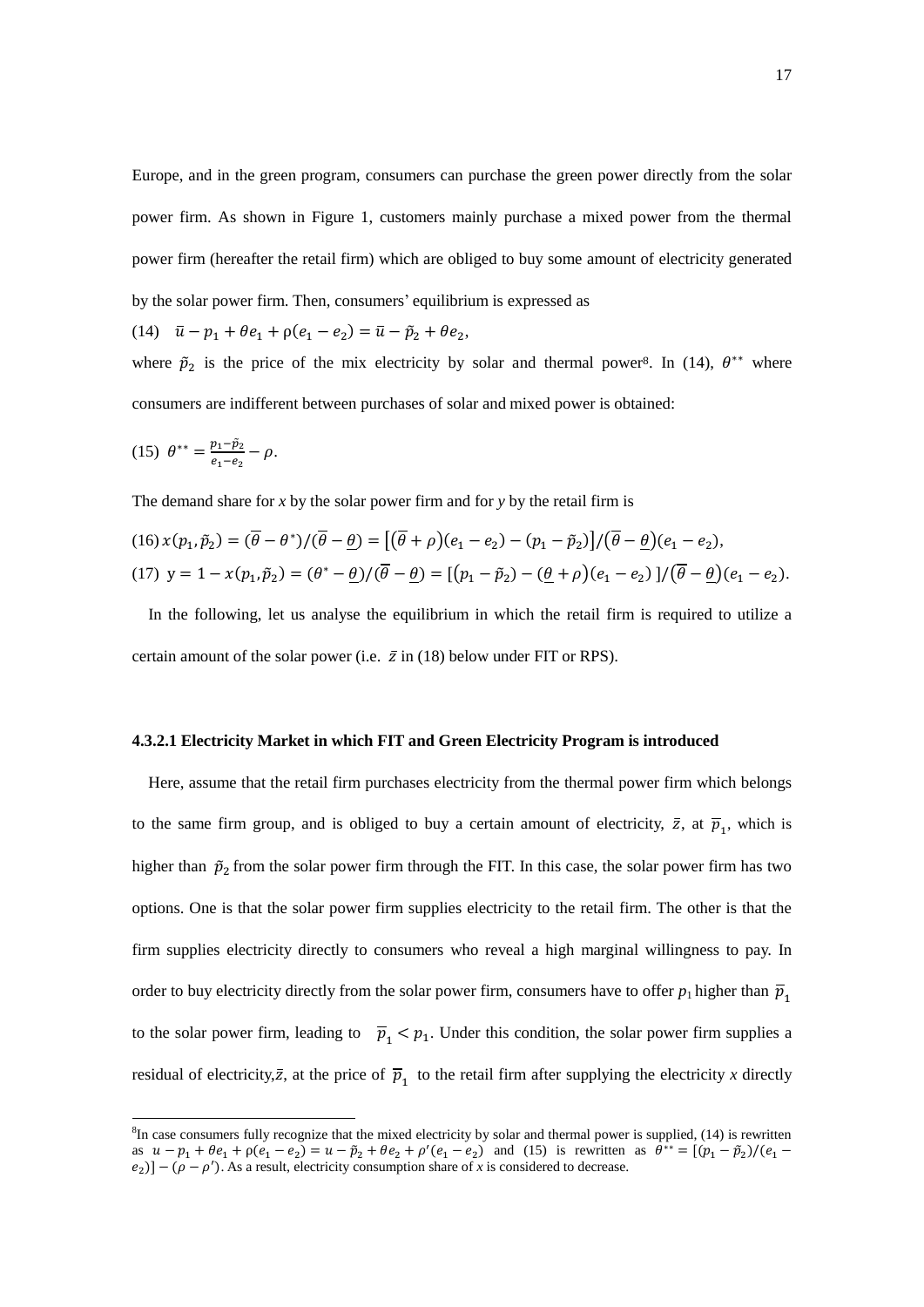to the consumers<sup>9</sup>. In this case, the profit function of the solar power firm is given by

(18) 
$$
\pi_1 = x[p_1 - (1 - s)(c + e_1)] + \bar{z}[\bar{p}_1 - (1 - s)(c + e_1)].
$$

The profit function of the retail firm is given by

(19) 
$$
\pi_2 = \tilde{p}_2 y - (y - \bar{z})(g + e_2) - \overline{p}_1 \bar{z} = (y - \bar{z})p_2 + z\overline{p}_1 - (y - \bar{z})(g + e_2) - \overline{p}_1 \bar{z}
$$

where  $(g + e_2)$  is the cost of the thermal power firm assumed in 4.3.1.  $\overline{p}_1 \overline{z}$  denotes the purchase cost from the solar power firm.  $y (=1-x)$  shows the supply share of the retail firm, and the generation share of the thermal power firm is expressed as  $y - \bar{z}$ . The price of the retail firm, i.e., the price of the mixed electricity by solar and thermal power, is set at  $\tilde{p}_2 = \left[ (y - \bar{z}) p_2 + \bar{z} \bar{p}_1 / y \right]$ .

In the following, the solar power firm  $(i=1)$  and the retail firm  $(i=2)$  determine each price under given  $\bar{p}_1$  and  $\bar{z}$ . As discussed in 4.1, the reaction functions of each firm are

(20) 
$$
p_1 = [\tilde{p}_2 + (\overline{\theta} + \rho)(e_1 - e_2) + (1 - s)(c + e_1)]/2,
$$

(21) 
$$
\tilde{p}_2 = [p_1 - (\underline{\theta} + \rho)(e_1 - e_2) + (g + e_2)]/2,
$$

respectively. From (20) and (21), each price at the equilibrium is given as

(22) 
$$
p_1^{**} = \frac{(2\overline{\theta} - \underline{\theta} + \rho)(e_1 - e_2) + (g + e_2) + 2(1 - s)(c + e_1)}{3},
$$

(23) 
$$
\tilde{p}_2^{**} = \frac{(\overline{\theta} - 2\underline{\theta} - \rho)(e_1 - e_2) + 2(g + e_2) + (1 - s)(c + e_1)}{3},
$$

and their difference is given as

-

$$
(24) \quad p_1^{**} - \tilde{p}_2^{**} = \frac{(\overline{\theta} + \underline{\theta} + 2\rho)(e_1 - e_2) - (g + e_2) + (1 - s)(c + e_1)}{3} = \frac{(\overline{\theta} + \underline{\theta} + 2\rho + 1 - s)e_1 - (\overline{\theta} + \underline{\theta} + 2\rho + 1)e_2 + ((1 - s)c - g)e_1}{3}
$$

Taking (16), (17) and (24), the demand share for *x* and for *y* is

(25) 
$$
x^{**} = \left[ \left( 2\overline{\theta} - \underline{\theta} + \rho \right) (e_1 - e_2) - \left\{ (1 - s)(c + e_1) - (g + e_2) \right\} \right] / 3 \left( \overline{\theta} - \underline{\theta} \right) (e_1 - e_2),
$$
  
\n(26)  $y^{**} = (1 - x)^* = \left[ \left( \overline{\theta} - 2\underline{\theta} - \rho \right) (e_1 - e_2) + (1 - s)(c + e_1) - (g + e_2) \right] / 3 \left( \overline{\theta} - \underline{\theta} \right) (e_1 - e_2).$   
\nTaking (23), (24) and  $\tilde{p}_2 = \left[ (y - \overline{z}) p_2 + \overline{z} \overline{p}_1 \right] / y,$ 

<sup>&</sup>lt;sup>9</sup> We assume here that the purchase price  $(\bar{p}_1)$  and quantities  $(\bar{z})$  are regulated under the FIT. The reason is that the quantities in addition to the price are regulated in the countries where large amounts of renewable energies are introduced. Also in Japan, the quantities have to be regulated in the technical reason, for example lack of network capacities. That' why we assume the quantities are also fixed.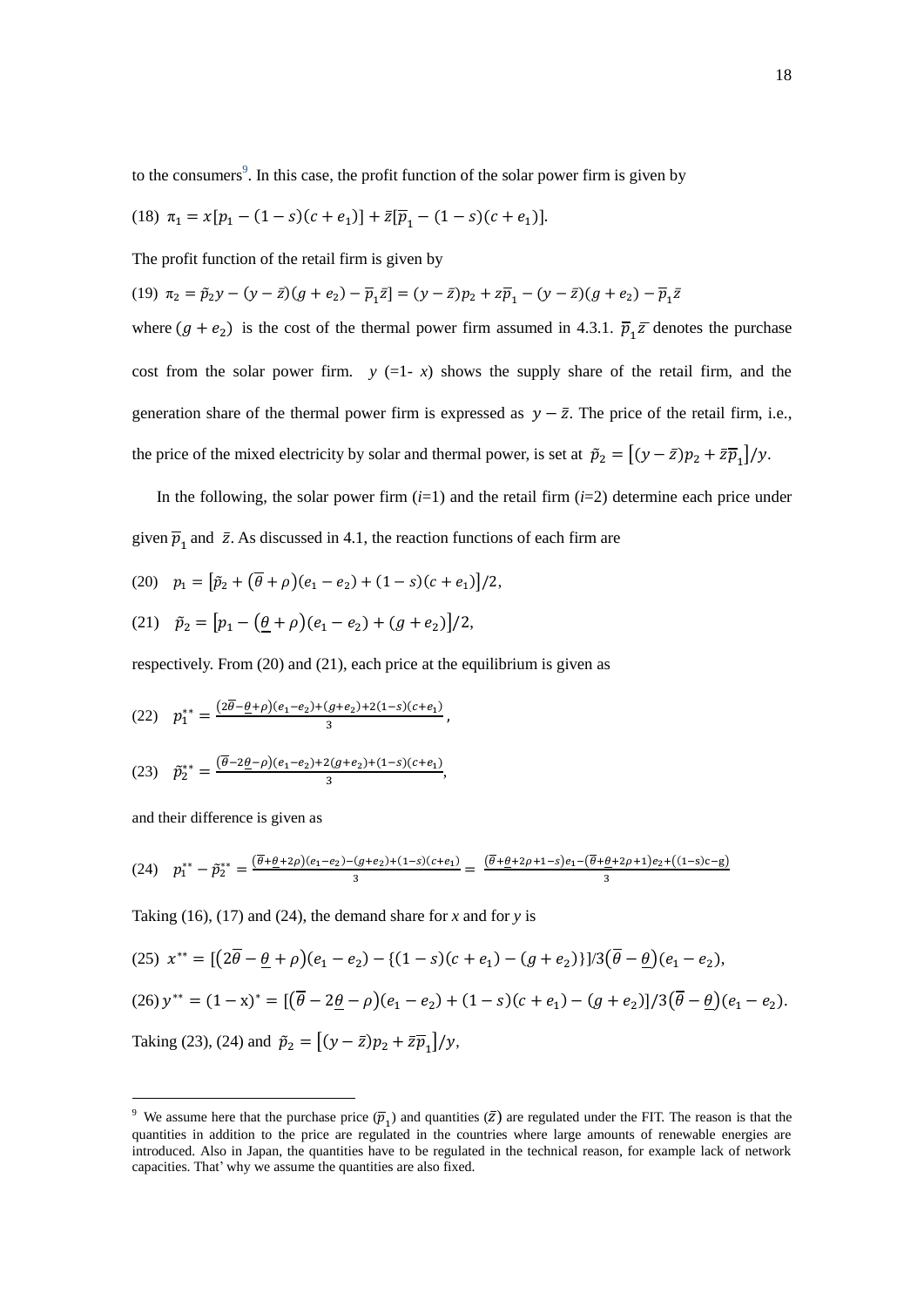(27) 
$$
p_2^{**} = (y^{**}\tilde{p}_2^{**} - \bar{z}\bar{p}_1)/(y^{**} - \bar{z})
$$

is obtained. Considering analyses in 4.3.1 and in 4.3.2, it is notable that the price and the quantities at which the consumers purchase directly from the solar power firm are identical in both cases. In addition, the price and the quantities at which the thermal power firm of 4.3.1 and the retail firm of 4.3.2 supplies are also identical. The difference is the quantities that the solar power firm supplies. This is because the solar power firm can supply  $\bar{z}$  in addition to *x* in 4.3.2.1 where FIT is enforced. In this case, whereas the quantities that the solar power firm supplies are  $(x^{**} + \bar{z})$ , the quantities that the thermal power firm supplies decrease by  $\bar{z}$ .

## **4.3.2.2 Electricity Market in which RPS and Green Electricity Program is introduced**

Here, assume that the retail firm  $(i=2)$  purchases electricity from the thermal power firm which belongs to the same firm group, and is required to purchase a certain amount of electricity,  $\bar{z}$  at  $(p_2 + m)$  from the solar power firm  $(i=1)$  under the RPS scheme<sup>10</sup>. As in the previous case, the solar power firm has two options. One is that the solar firm supplies electricity to the retail firm. The other is that the firm supplies electricity directly to the consumers who express a high marginal willingness to pay. In this case, the profit functions of the solar power firm and the retail firm are given by

(28) 
$$
\pi_1 = x[p_1 - (1 - s)(c + e_1)] + \bar{z}[\tilde{p}_2 + m - (1 - s)(c + e_1)],
$$

(29) 
$$
\pi_2 = \tilde{p}_2 y - (y - \bar{z})(g + e_2) - (\tilde{p}_2 + m)\bar{z}
$$
.

<u>.</u>

From (28) and (29), the reaction functions of each firm are

(30) 
$$
p_1 = [\tilde{p}_2 + (\overline{\theta} + \rho)(e_1 - e_2) + (1 - s)(c + e_1)]/2,
$$
  
(31)  $\tilde{p}_2 = [p_1 - (\theta + \rho)(e_1 - e_2) + (g + e_2) - \bar{z}(\bar{\theta} - \theta)(e_1 - e_2)]/2,$ 

respectively. From (30) and (31), the prices at the equilibrium and their differences are given as

<sup>&</sup>lt;sup>10</sup> Under the RPS, the retail firms are required to purchase a certain amounts of electricity generated by renewable energies. In general, the purchase price consists of the competitive price that reflects physical value, and of the environmental value. Therefore, we assume here the purchase price consists  $\tilde{p}_2$  that is the weighted average of  $p_1$ and  $p_2$ , and of  $m$  as an environmental value.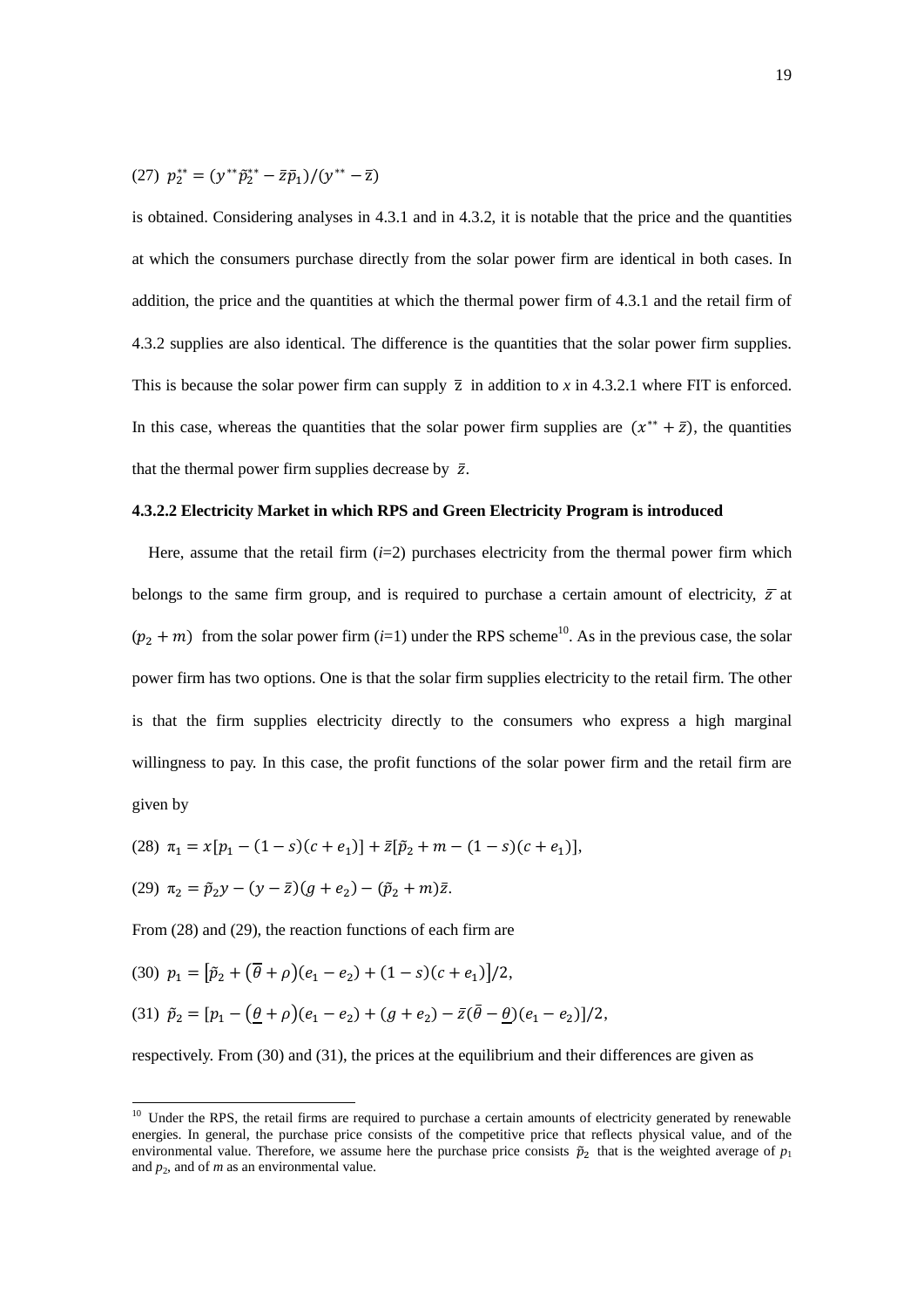(32) 
$$
p_1^* = \frac{(4\overline{\theta} - \underline{\theta} + 3\rho)(e_1 - e_2) + (g + e_2) + 4(1 - s)(c + e_1) - \overline{z}(\overline{\theta} - \underline{\theta})(e_1 - e_2)}{3},
$$
  
(33) 
$$
\tilde{p}_2^* = \frac{2(\overline{\theta} - \underline{\theta})(e_1 - e_2) + 2(g + e_2) + 2(1 - s)(c + e_1) - 2\overline{z}(\overline{\theta} - \underline{\theta})(e_1 - e_2)}{2},
$$

(34) 
$$
p_1^* - \tilde{p}_2^* = \frac{(2\overline{\theta} + \underline{\theta} + 3\rho)(e_1 - e_2) - (g + e_2) + 2(1 - s)(c + e_1) + \overline{z}(\overline{\theta} - \underline{\theta})(e_1 - e_2)}{3}.
$$

 $\overline{3}$ 

Considering (16), (17) and (34) together, the demand shares for *x* and for *y* become

$$
(35) x^* = \left[ (\overline{\theta} - \underline{\theta})(e_1 - e_2) + (g + e_2) - 2(1 - s)(c + e_1) - \overline{z}(\overline{\theta} - \underline{\theta})(e_1 - e_2)\right] / 3(\overline{\theta} - \underline{\theta})(e_1 - e_2)
$$
  

$$
(36) y^* = (1 - x)^* = \left[ 2(\overline{\theta} - \underline{\theta})(e_1 - e_2) - (g + e_2) + 2(1 - s)(c + e_1) + \overline{z}(\overline{\theta} - \underline{\theta})(e_1 - e_2) \right]
$$
  

$$
/3(\overline{\theta} - \underline{\theta})(e_1 - e_2)
$$

Then, the equilibrium prices in 4.3.2.1 and in 4.3.2.2 are shown in Figure 3.

With respect to the reaction function of the solar power firm, there is no difference in both cases. With respect to the retail firm, the reaction function shifts downwards from (21) to (31). In this relationship, whereas the slope of solar power firm in both cases is 2, the slope of the reaction function of the retail firm is 1/2. Therefore, the decrease of the electricity price of the solar power firm is smaller than the retail firm, and the difference of the prices between the solar power firm and the retail firm is larger in 4.32.1, as shown in (24) and (34). Therefore, the share of the retail firm becomes larger in 4.3.2.2 than in 4.3.2.1.

Fig.-3 Reaction Functions of Solar Power Firm and Retail Firm

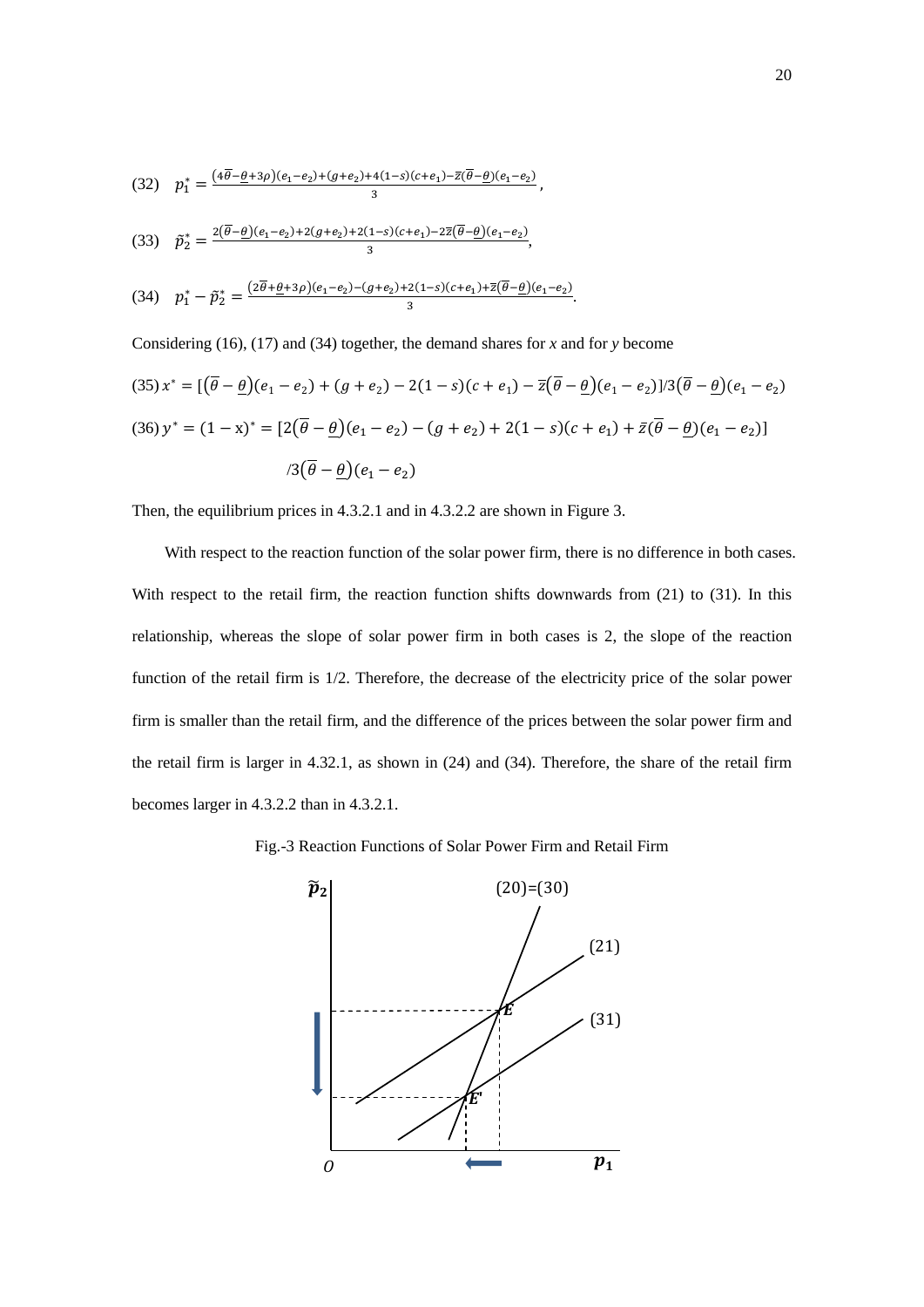### **4.3.3 A Case where consumers cannot choose a supplier**

#### **(Case (3) of Figure 1)**

 In the competitive markets, consumers can choose freely to purchase goods and services. A consumer chooses a car among various cars produced by many different companies in a competitive market, leading to their free-choice among eco-friendly cars. However, something is different in the electricity market in Japan. As already mentioned in Chapter 2, it is far from the competitive market due to a number of reasons in Japanese electricity market. Among them, one is a regional monopoly such as TEPCO to eliminate competition, and the other is the market system that makes consumers' choice among power resources impossible. On the contrary, the case (3) in figure 1 implies a 'free-to-choose" model.

 Section 4.3.1, using (6), has discussed the condition where the solar power is purchased. As in 4.3.1, the condition is the same as in 4.3.2 where the green electricity program and the FIT are introduced. Actually, no demand for the solar power firm arises unless the numerator of (16),  $(\overline{\theta} + \rho)(e_1 - e_2) - (p_1 - p_2)$ , becomes positive. Therefore, the key variables are  $\rho$ ,  $p_1$  and  $\tilde{p}_2$ . When  $\rho$  becomes bigger, and when the difference between  $p_1$  and  $\tilde{p}_2$  becomes smaller, the demand share for the solar power firm becomes larger. As (25) shows, the subsidy to the solar power firm,  $s$ , makes the difference smaller. Because  $c$  is the marginal cost to install an additional solar panel of 1MW, increasing *s* makes *c* smaller. In this relation, it is notable that thanks to the combination of the subsidy to be paid for residents who install solar panels, and of the voluntary measure under which the electric power companies purchase surplus energy that the residential customer who install solar panels do not use themselves, Japan had ranked No.1 in the world for the photovoltaic power generating capacity through 1994. The self-consumption system to use solar panels supported by the subsidy is a kind of the combination of green electricity program and the subsidy. However, after suspending the subsidy, Japan lost the rank, and Germany has ranked at the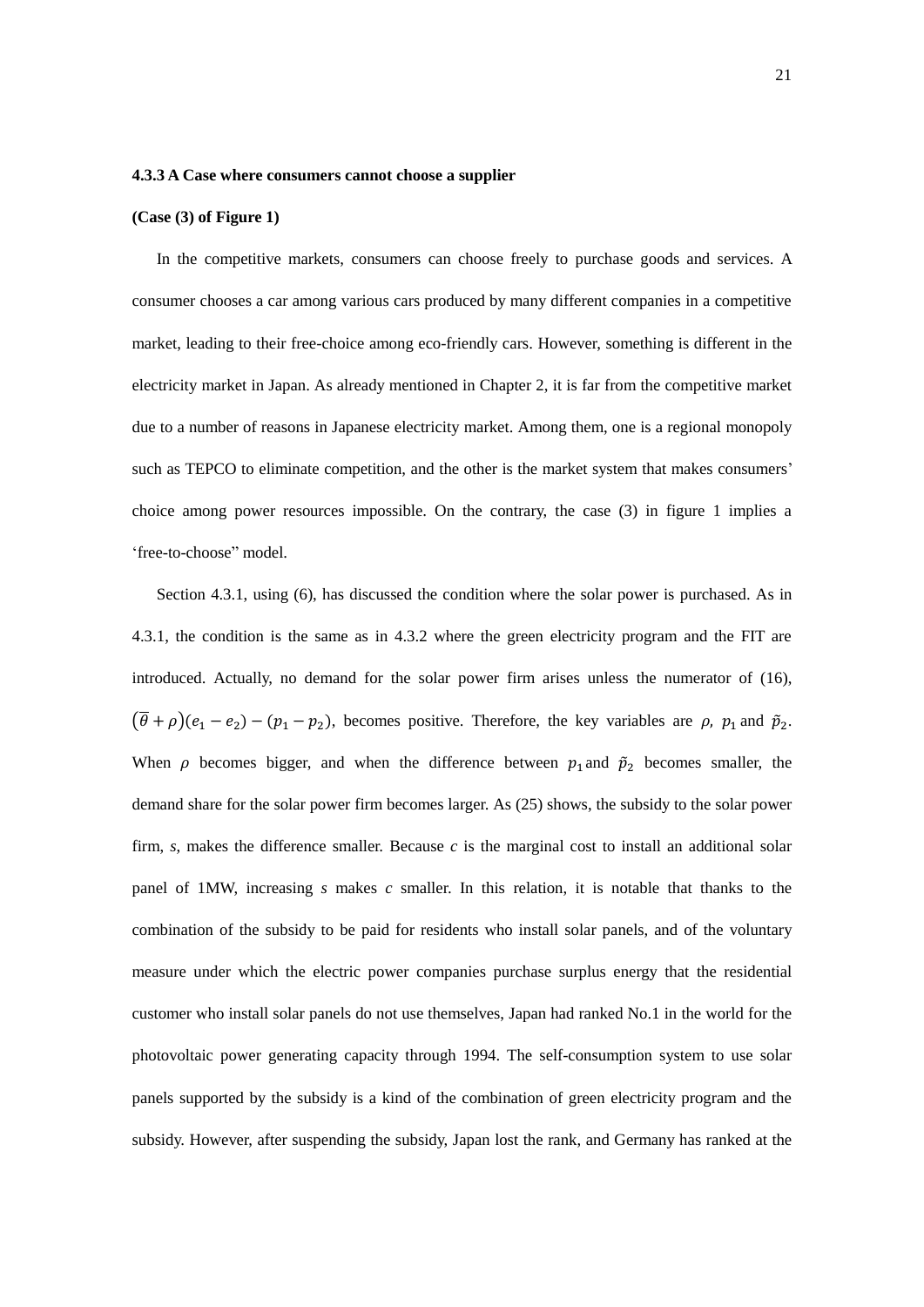No.1 for the installing capacity since 2005. Under the background, Japan has started again the subsidy since FY2009.

# **4.4 Welfare Analysis**

#### **4.4.1 Framework**

 This section examines the welfare aspects of the electricity market focusing on the different market structure shown in Figure 1. In particular, the economic as well as the social surplus in the framework of 4.3.1 and 4.3.2.1 are investigated. The consumer surplus (*CS*) in 4.3.1 is defined as

$$
(37) \ \ CS_1 = \int_{\theta^*}^{\overline{\theta}} \left[ \overline{u} - p_1 + \theta e_1 + \rho (e_1 - e_2) \right] d\theta + \int_{\underline{\theta}}^{\theta^*} \left[ \overline{u} - p_2 + \theta e_2 \right] d\theta.
$$

On the other hand, the consumer surplus in 4.3.2.1 is defined as

$$
(38)\ \ \mathcal{CS}_2=\int_{\theta^{**}}^{\overline{\theta}}\left[\overline{u}-p_1+\theta e_1+\rho(e_1-e_2)\right]d\theta+\int_{\underline{\theta}}^{\theta^{**}}\left[\overline{u}-\widetilde{p}_2+\theta e_2\right]d\theta.
$$

The producer surplus (*PS*) in 4.3.1 is defined as the sum of solar power firm's surplus, *PS*<sub>11</sub> and the thermal power firm's surplus *PS*12. That is

(39) 
$$
PS_1 = PS_{11} + PS_{12}
$$
.

In 4.3.2.1, the producer surplus is defined as the sum of solar power firm's surplus,  $PS_{21}$  and the retail firm's surplus  $PS_{22}$ . That is

(40) 
$$
PS_2 = PS_{21} + PS_{22}
$$
.

A social aspect of the welfare has been investigated by many authors (Lonbardini-Riipinen (2005), Toshimitsu (2010) and Lambertini and Tampieri (2011)). Here the environmental burden in 4.3.1 is simply assumed as the excess emission of  $CO<sub>2</sub>$  from generating electricity:

(41) 
$$
E_1 = (\bar{e} - e_1)x + (\bar{e} - e_2)y
$$

where  $\bar{e}$  denotes the environmental burden when both firms do not make any efforts on the environment. In 4.3.2.1, the environmental burden is assumed as

(42) 
$$
E_2 = (\bar{e} - e_1)(x + \bar{z}) + (\bar{e} - e_2)(y - \bar{z}) = (\bar{e} - e_1)x + (\bar{e} - e_2)y - [(\bar{e} - e_2) - (\bar{e} - e_1)]\bar{z}
$$

The subsidy for the solar power firm by the governments is given by (43) in 4.3.1 and (44) in 4.3.2.1,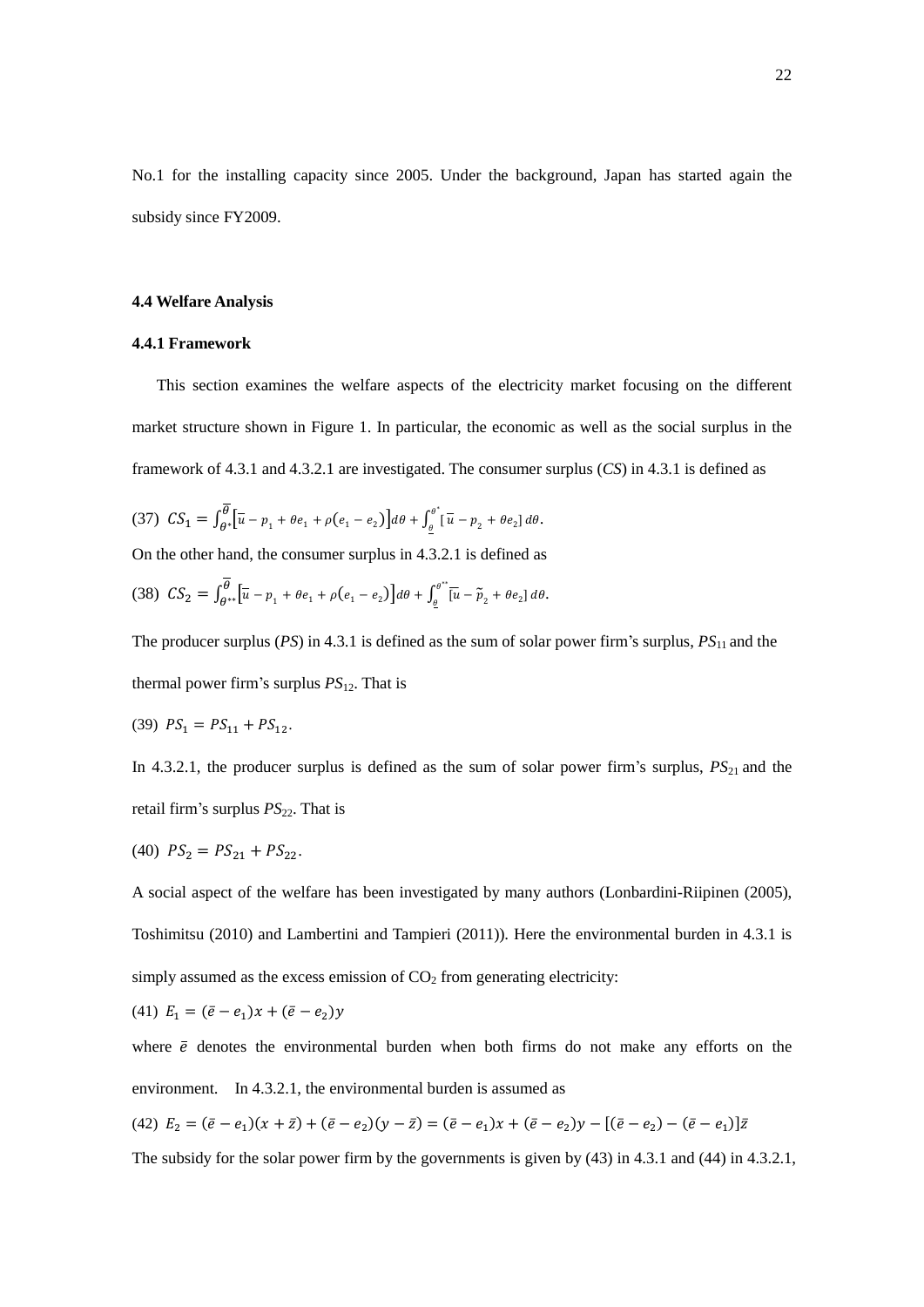respectively;

(43)  $\Omega_1 = xs(c + e_1)$ , (44)  $\Omega_2 = xs(c + e_1) + \overline{z}s(c + e_1).$ From (37), (39), (41) and (43), the total surplus in 4.3.1 is given by (45)  $W_1 = CS_1 + PS_1 - E_1 - \Omega_1$ . From (38), (40), (42), and (44), the total surplus in 4.3.2.1 is given by (46)  $W_2 = CS_2 + PS_2 - E_2 - \Omega_2$ .

#### **4.4.2 A Comparison of the Surplus**

 The consumer surpluses in 4.3.1 and in 4.3.2.1 are identical, because we confirmed in 4.3 that the value of  $p_1$  in 4.3.1 and in 4.3.2 is identical, and  $p_2 = \tilde{p}_2$ , and  $\theta^* = \theta^{**}$ . Thus, the surplus of consumers who are supplied electricity directly from the solar power firm is computed as (47)  $CS_{11} = CS_{21} = A[6\overline{u}(e_1 - e_2) - A(e_1 - 2e_2) + 6(1 - s)(c + e_1)(e_1 - e_2)]$  $4(g+e_2)(e_1-e_2)+6\rho(e_1-e_2)/18(e_1-e_2)^2$ .

where  $A = (2\bar{\theta} - \theta + \rho)(e_1 - e_2) - [(1 - s)(c + e_1) - (g + e_2)]$ . The surplus of consumers who are supplied from the thermal power firm in 4.3.1 and the retail firm in 4.3.21 are computed as  $(48)CS_{12} = CS_{22} = B[6\overline{u}(e_1 - e_2) - B(2e_1 - 3e_2) + 6(g + e_2)(e_1 - e_2)]/18(e_1 - e_2)^2$ . where  $B = (\bar{\theta} - 2\theta - \rho)(e_1 - e_2) + (1 - s)(c + e_1) - (g + e_2)$ .

The producer surpluses of the solar power firm in  $4.3.1(PS_{11})$  and  $4.3.2.1(PS_{21})$  are computed as  $(49)PS_{11} = A^2/9(\bar{\theta} - \theta)(e_1 - e_2)$  $(50)P_{21} = [A^2/9(\bar{\theta} - \theta)(e_1 - e_2)] + \bar{z}[\bar{p}_1 - (1 - s)(c + e_1)].$ Comparing (49) and (50) together, it is clear that the latter is larger by  $\bar{z}[\bar{p}_1 - (1 - s)(c + e_1)].$ 

On the other hand, the producer surpluses of the thermal power firm (*PS*12) and the solar power firm  $(PS_{22})$  are calculated as

$$
(51)PS_{12} = B^2/9(\bar{\theta} - \underline{\theta})(e_1 - e_2),
$$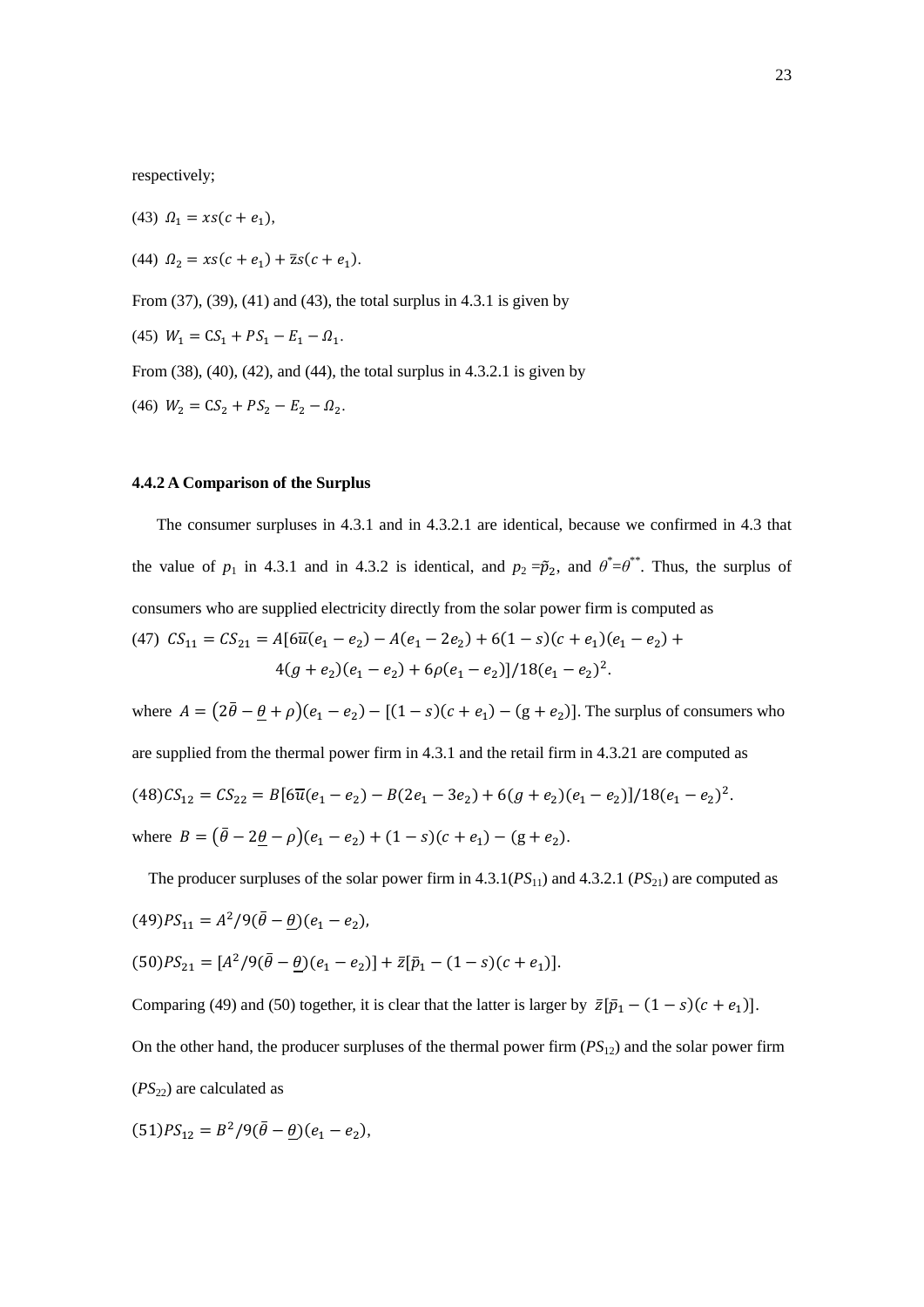$$
(52) PS_{22} = B^2/9(\bar{\theta} - \underline{\theta})(e_1 - e_2) - \overline{z}[\overline{p}_1 - (g + e_2)].
$$

Comparing (51) and (52) together, it is found that the latter is smaller by  $\overline{z}$ [ $\overline{p}_1 - (g + e_2)$ ]. Moreover, the environmental burden in (41) is larger than in (42), the difference between them being equal to  $[(\bar{e} - e_2) - (\bar{e} - e_1)]\bar{z}$ . The governmental spending for the solar power firm in (44) is clearly larger than in (43) and the difference is  $\overline{z}s(c + e_1)$ .

 Summarizing the above leads to the difference of the social welfare in 4.3.1 and .4.3.2.1 is calculated as

(53) 
$$
W_2 - W_1 = \bar{z}[\bar{p}_1 - (1 - s)(c + e_1)] - \bar{z}[\bar{p}_1 - (g + e_2)] + \bar{z}[(\bar{e} - e_2) - (\bar{e} - e_1)] - \bar{z}s(c + e_1)
$$
  

$$
= \bar{z}(-c + g) < 0.
$$

Therefore, it is clear that the social welfare in the competitive market in 4.3.1 is larger than in the market in 4.3.2.1 where the mixed electricity is supplied under the FIT scheme in a green program system.

# **5. Conclusions and Further Remarks**

This paper discussed the restructuring and development pattern of the structure of electricity market in Japan mainly from theoretical perspectives. One of the main issues is the possibility of the free choice of consumers between the electricity suppliers who generate electricity with different power sources. An important finding of the paper is that the social welfare in the case (2) in figure 1 where the FIT is enforced is lower than in case (3) of the competitive market, meaning that the social welfare is not enhanced as long as the mixed electricity is supplied. The other is that the demand for direct purchase of the solar power depends on the marginal willingness to pay for the environment, marginal utility of social-related evaluation, and the difference of prices between the solar power firm and the thermal power firm in the case (3) in figure 1, or the difference of prices between the solar power and the retail firm in the case (2). If the numerator of (6) and (16) is not positive, the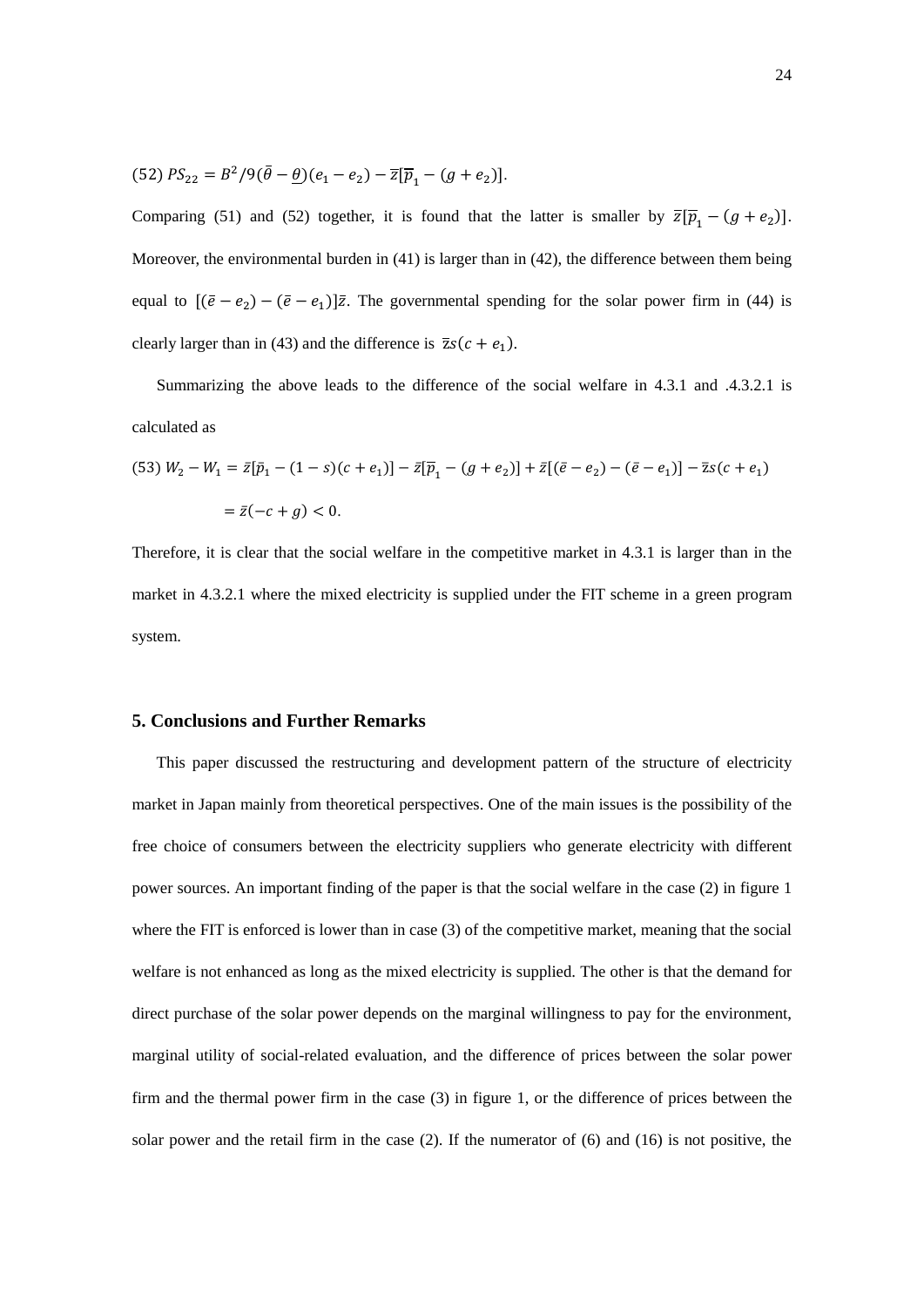demand for the direct purchase from the solar power firm does not arise.

The above mentioned findings are showing us the valuable implications to consider current discussion about the future energy policy in Japan. The most controversial issue is the share of power sources to which Japan should reach until 2030. The government conducted the public hearings on the generation mix across the nation, in order to set the new energy policy. However, if the share is determined from the political viewpoints, some opinions are neither reflected nor estimated. Some policies, such as the FIT and the subsidy which we investigated here, may be needed in order to reach the target. If the FIT which oblige some consumers to purchase the mixed power continuously is enforced, we will not be able to choose the optimal use of power sources $<sup>11</sup>$ .</sup> Thus, any policy measures to increase the share of the renewable power source in the total should be supported by consumers' environmentally oriented behaviour. To support those policies, information disclosure on power sources is needed for the green consumers. This is because the optimal distribution of power sources cannot be attained without the market system in which consumers' preference, that is their marginal willingness to pay for the environmental attributes, is properly revealed.

 Finally, we should address our future works. In this paper, we studied the electricity market using the vertical differentiation model under the assumption of full coverage, because electricity is one of essential goods. However, if total energy services are available in the future, the electricity does not have to cover 100% of energy needs, and the assumption of full market coverage could be relaxed. We would extend our research for those directions.

-

<sup>&</sup>lt;sup>11</sup> The policy paper announced by the Energy and Environment Council on 14 September, 2012 indicates that the share of each power source should be determined as a result of the competition basis among power firms and the consumers' free choice. On the other hand, the paper also sets the numerical goal to triple the output of electricity generated from renewable energy sources from 110 billion kilowatt-hours in 2010 to 300 billion kWh by 2030. To reach the target, the paper envisages that FIT will be one of important policy measures. At any rate, it seems impossible that consequences of the free competition are compatible with the outcome of the regulatory policy. Thus, a considerable discrepancy may exist in the report (See, The Energy and Environment Council HP).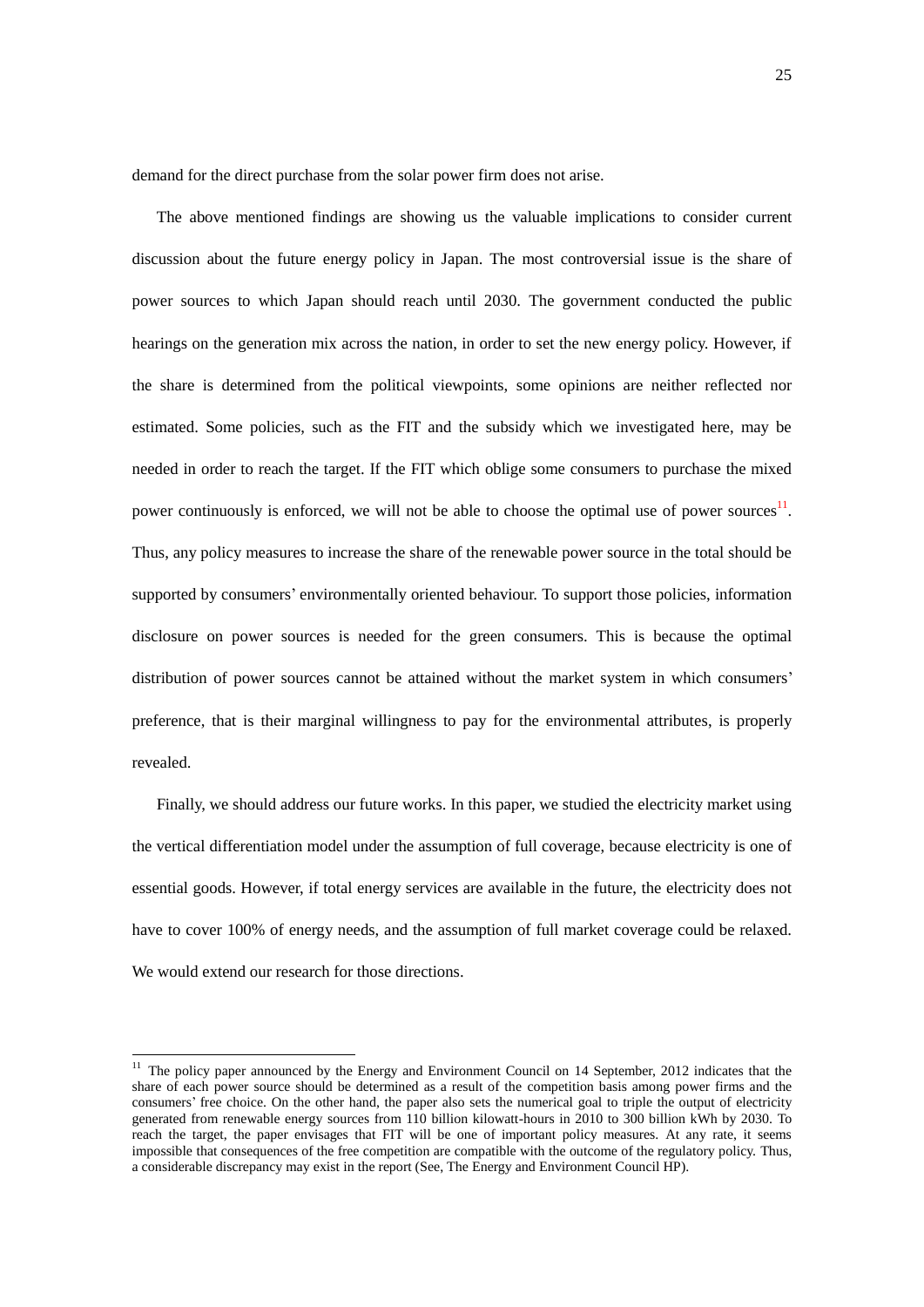# **References**

- André, F.J., P. González and N. Porteiro (2009)"Strategic quality competition and the Porter hypothesis," *Journal of Environmental Economics and Management*,57, pp. 182-194.
- Andreoni, J. (1989) "Impure altruism and donations to public goods: a theory of warm glow giving," *Journal of Political Economy*, 97, 1447-1458.
- Bansal, S. (2008) "Choice and design of regulatory instruments in the presence of green consumers," *Resource and Energy economics*, 30, 345-368.
- Cornes, R. and Sandler, T. (1994)"The comparative static properties of the impure public good model," *Journal of Public Economics*, 54(3), 403-421.
- Cremer, H. and J. F. Thisse (1999) "On the Taxation of Polluting Products in a Differentiated Industry," *European Economic Review*, 43, 575-594.
- Cremer, H., Gahvari, F., and N. Ladoux (2003) "Environmental taxes with heterogeneous consumers; an application to energy consumption in France," *Journal of Public Economics*, 87,2791-2815.
- Eriksson, C. (2004) "Can Green Consumerism Replace Environmental Regulation? -a differentiated products example," *Resource and Energy Economics*, 26, pp. 281-293.
- Haruna, S (2010), *Quality choice, vertical product differentiation, and labor-managed oligopoly*, http://ousar.lib.okayama-u.ac.jp/metadata/44386 (accessed April 17, 2012).
- Hotelling, H. (1929)"Stability in Competition," *Economic Journal*, 39, pp.41-57.
- Ise, K (2008), "Liberalization and CO2 emissions in the Electricity Supply: An Empirical Analysis Using Panel Data," *Planning Administration*, 31(1), pp.106-114. (in Japanese)
- Kotchen, J. (2005) "Impure public goods and comparative statics of environmentally friendly consumption," *Journal of Environmental Economics and Management*, 49, 281-300.
- Kotchen, J. (2007) "Private provision of environmental public goods: Household participation in green-electricity programs," *Journal of Environmental Economics and Management*, 53, 1-16.
- Lambertini, L. and, A. Tampieri (2011), *Vertical Differentiation in a Cournot Industry: The Porter Hypothesis and Beyond*, http://www2.dse.unibo.it/wp/WP730.pdf (accessed April 30, 2012).
- Lancaster, K. J. (1966), "A New Approach to Consumer Theory," *Journal of Political Economy*, 74, 132-157.
- Lancaster, K. J. (1979), *Variety, Equity, and Efficiency*, Columbia University Press, New York.
- Lombardini-Riipinen, C. (2005) "Optimal Tax Policy under Environmental Quality Competition," *Environmental & Resource Economics*, 32, 317-336.
- Moorthy, K. S. (1988), "Product and Price Competition in a Duopoly," *Marketing Science*, 7 (2), 141-168.
- Motta, M. (1993) "Endogenous Quality Choice: Price vs. Quantity Competition," *The Journal of Industrial Economics*, Volume XLI, pp.113-131.